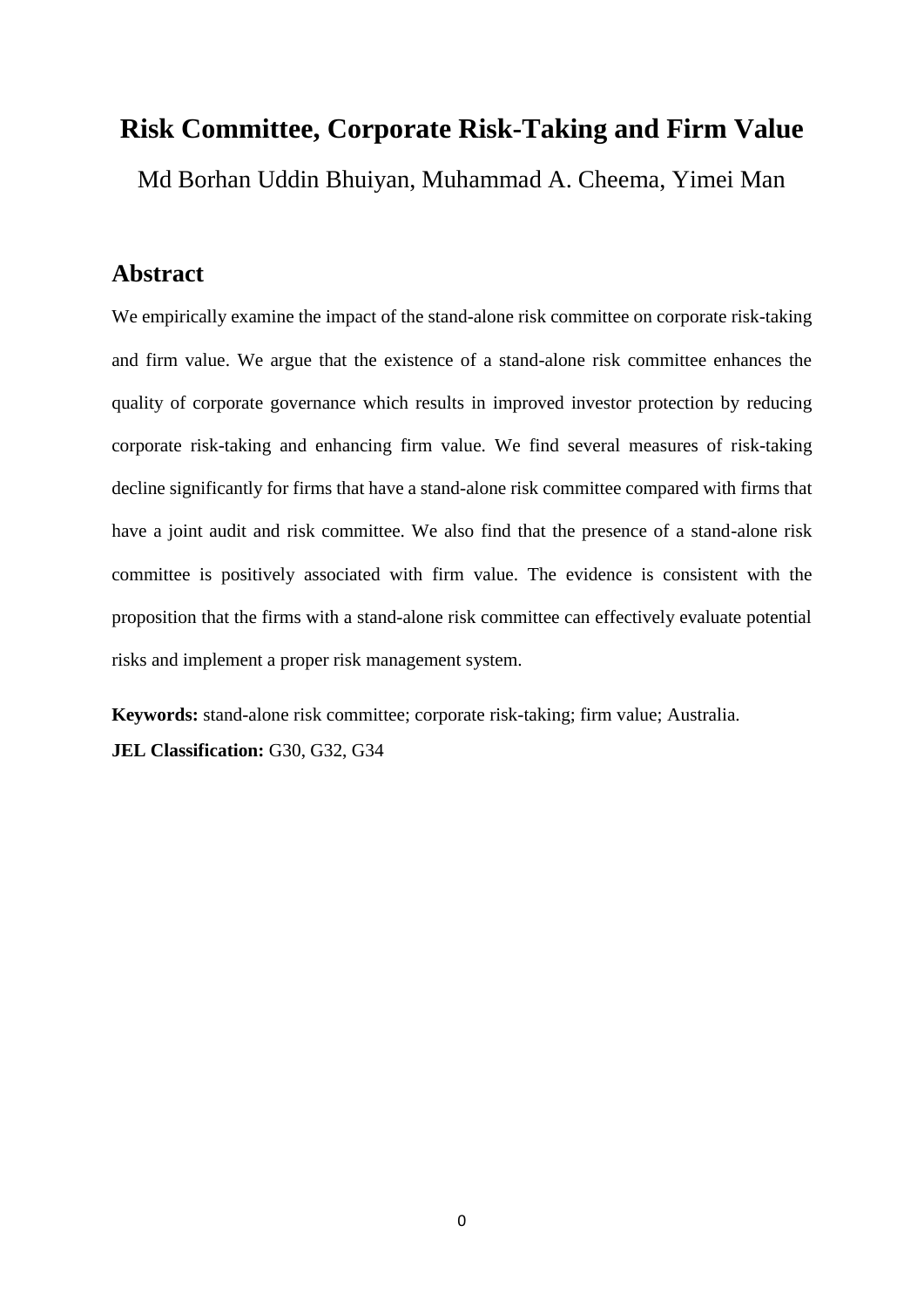## **1. Introduction**

In the early years of the 21st century, the high number of business collapses and corporate scandals, such as Enron and Worldcom, cost investors billions of dollars due to declines in share prices. Confidence in the securities markets was shaken. Consequently, governments and financial regulatory authorities in several countries introduced policies and regulations to protect shareholders' interests. For example, the Sarbanes-Oxley (SOX) Act of 2002 adds criminal penalties for corporate misdeeds of management. In Australia, the Corporate Governance Council (CGC) of the Australian Stock Exchange (ASX) has set guidelines for organisations and boards of directors to evaluate potential risks and implement proper risk management systems for their companies. Furthermore, the CGC of the ASX suggests forming a risk committee, with the majority of members being independent directors (ASX Corporate Governance Council, 2014).

The empirical evidence on the impact of investor protection on corporate risk-taking is mixed. For example, John, Litov and Yeung (2008) find a positive relationship between corporate risk-taking and investor protection, by defining investor protection based on the rule of law in a country, anti-director rights, and rating of accounting disclosure standards across different countries. In contrast, Bargeron, Lehn and Zutter (2010) find a relative decline in several measures of risk-taking in US firms compared with non-US firms, after the implementation of the SOX Act. However, the major limitation in these studies is that they compare the impact of investor protection on corporate risk-taking among the firms of different countries. For example, Bargeron et al. (2010) compare US firms with non-US firms; therefore, the relative decline in corporate risk-taking might be related to factors unique to US firms instead of the SOX Act. Similarly, the positive correlation between corporate risk-taking and investor protection in John et al. (2008), might also be a result of economic and other factors unique to those countries in the sample rather than the difference in investor protection.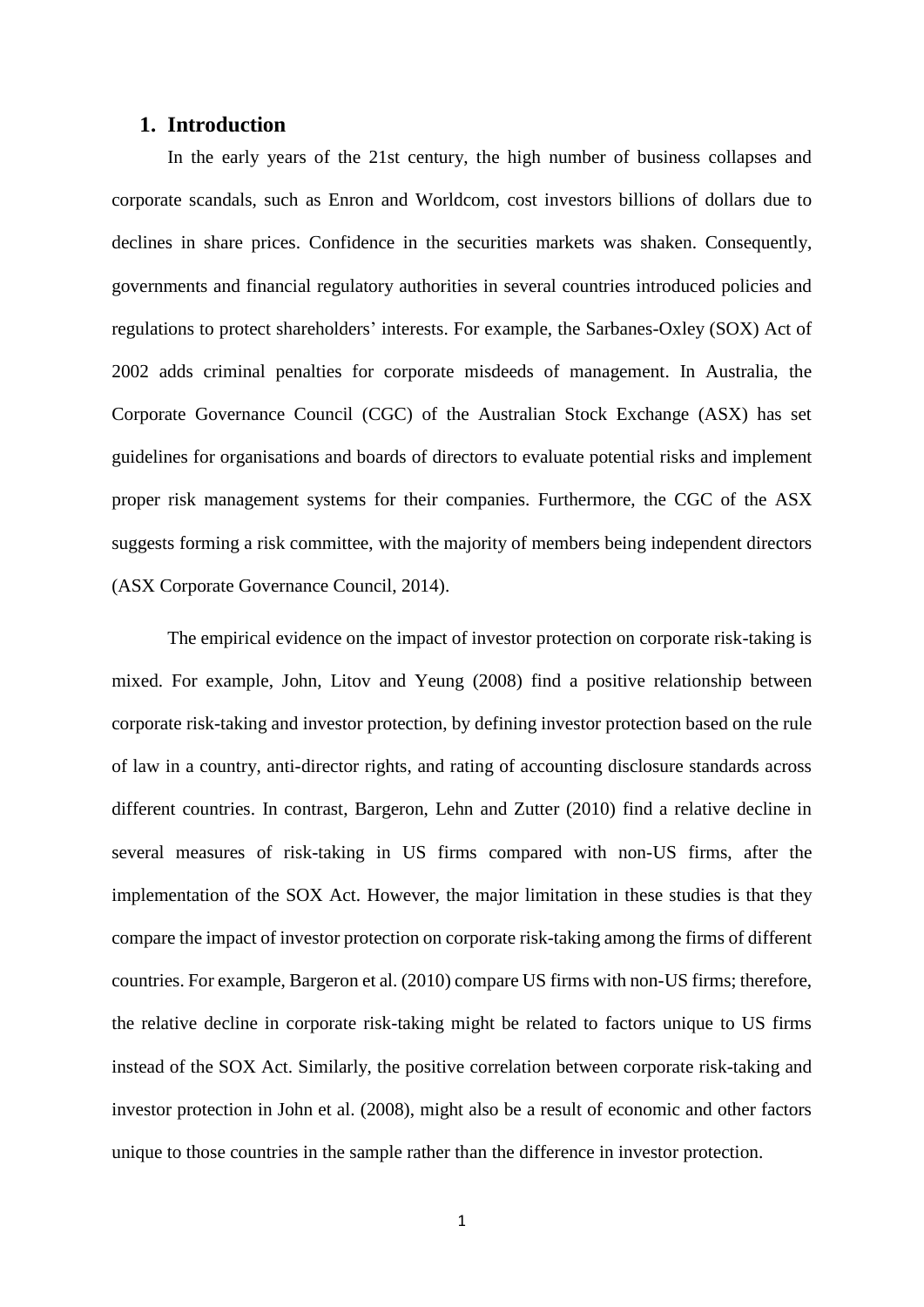Therefore, the primary aim of this study is to empirically examine the association between the corporate risk-taking and the existence of a stand-alone risk committee. We argue that existence of a stand-alone risk committee enhances the quality of corporate governance which results in improved investor protection. Furthermore, we examine the impact of a standalone risk committee on firm value. We use the risk committee data of Australian firms to define the firms that have a stand-alone risk committee and those that have a joint audit and risk committee. To define corporate risk-taking, we use the level of investment in research and development, market return volatility, and the variability of accounting performance. As the primary purpose of setting up a stand-alone risk committee is to oversee the risk management framework of the firm and make recommendations on managing the risk of investment in projects, we therefore posit that firms with a stand-alone risk committee not only manage their risk properly but also avoid engaging in unnecessary risk prone activities which could result in a relative decline in their risk-taking measures. Furthermore, we expect that firms with a standalone risk committee have higher firm value since the existence of a stand-alone risk committee is presumed to lower the firm's overall risk of failure.

We advocate the existence of a stand-alone risk committee over a joint audit and risk committee for several reasons. Primarily, an audit committee is responsible for overseeing the financial reporting quality and issues relevant to financial reporting risk. However, some firms are engaged in a diversified range of risks, such as credit risk, foreign currency risk, strategic decision failure risk and risks relating to investments; these are just some among many risks which remain beyond the responsibility of the audit committee. Zaman (2001) casts doubt on the effectiveness of an audit committee on the risk management process and suggests that the skills required for risk management activities are distinct from the responsibilities of the audit committee. Finally, we understand that the approach to risk management varies between a stand-alone risk committee and a joint audit and risk committee. While the emphasis on risk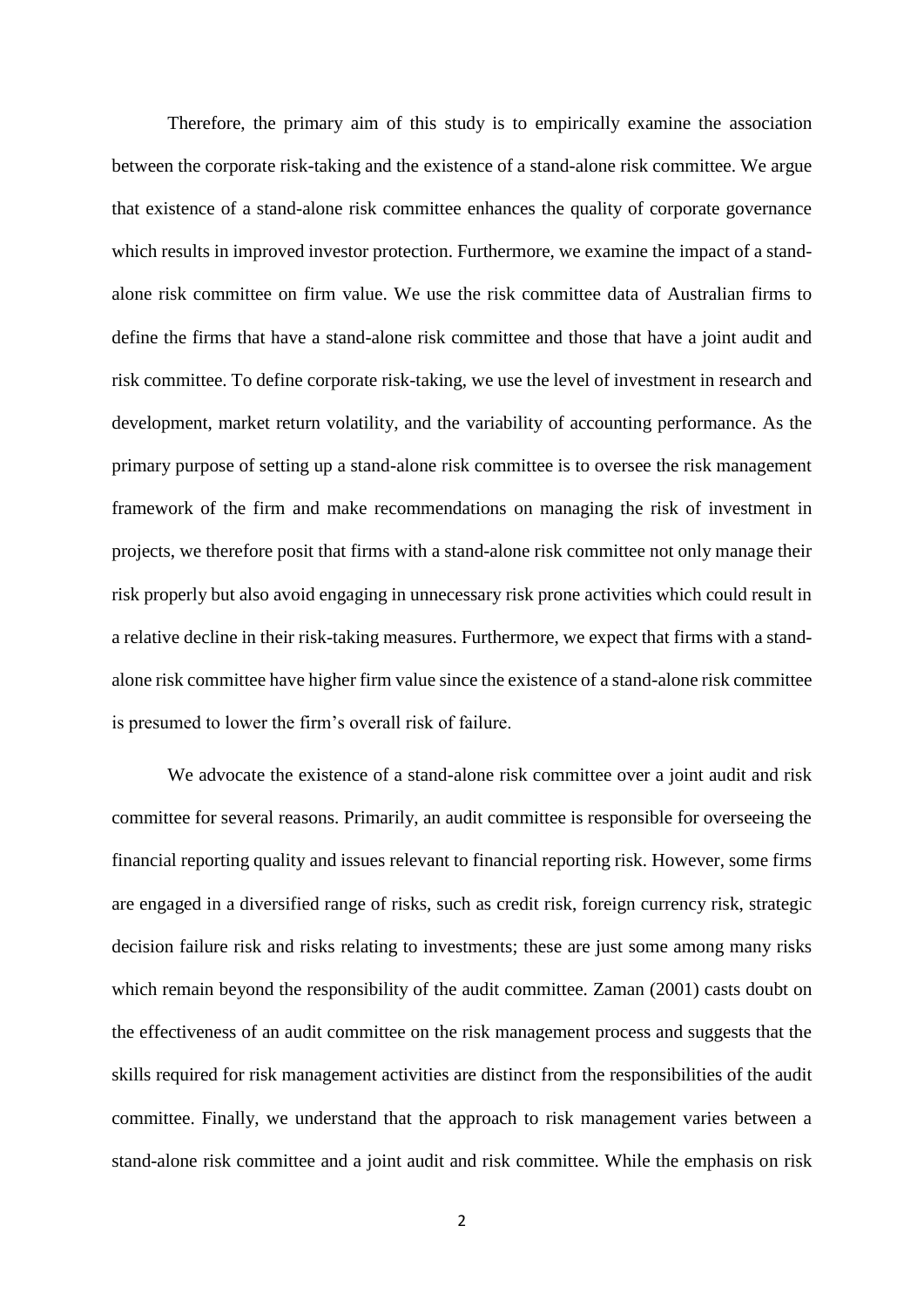assessment for a joint audit and risk committee is backward looking, a stand-alone risk committee considers a forward-looking approach.

Using the corporate governance data of Australian firms listed in the Australian Stock Exchange (ASX) in the years 2001 to 2013, we find that all three measures of risk-taking, i.e., the level of investment in research and development, market return volatility, and the variability of accounting performance, decline significantly for the firms that have a stand-alone risk committee compared with the firms that have a joint audit and risk committee. Our findings also suggest that firms with a stand-alone risk committee have higher firm values relative to the firms with a joint audit and risk committee. Finally, we use a propensity score matching technique and several other robustness tests and show that our main findings remain robust for the big size firms, firms with a higher number of independent directors on the risk committee, and for other firm-specific and corporate governance-related variables.

Our study contributes to the existing corporate governance literature by presenting new evidence that firms that are subject to the same economic conditions and regulations differ in their corporate risk-taking depending on the type of committee they use to manage risk. Therefore, in the absence of clear guidance on the regulation role of risk committees, our findings encourage firms to set up a stand-alone risk committee to not only reduce corporate risk-taking but also enhance firm value.

The remainder of this paper proceeds as follows. Section 2 reviews the existing literature and develops the relevant hypotheses, and Section 3 describes the sample and methodology. Section 4 presents the empirical results, and the last section concludes.

## **2. Literature Review and Hypothesis development**

Risk-taking is an essential part of the business and the growth of a firm depends on operating at the right level of risk. The shareholders of a firm are justifiably concerned with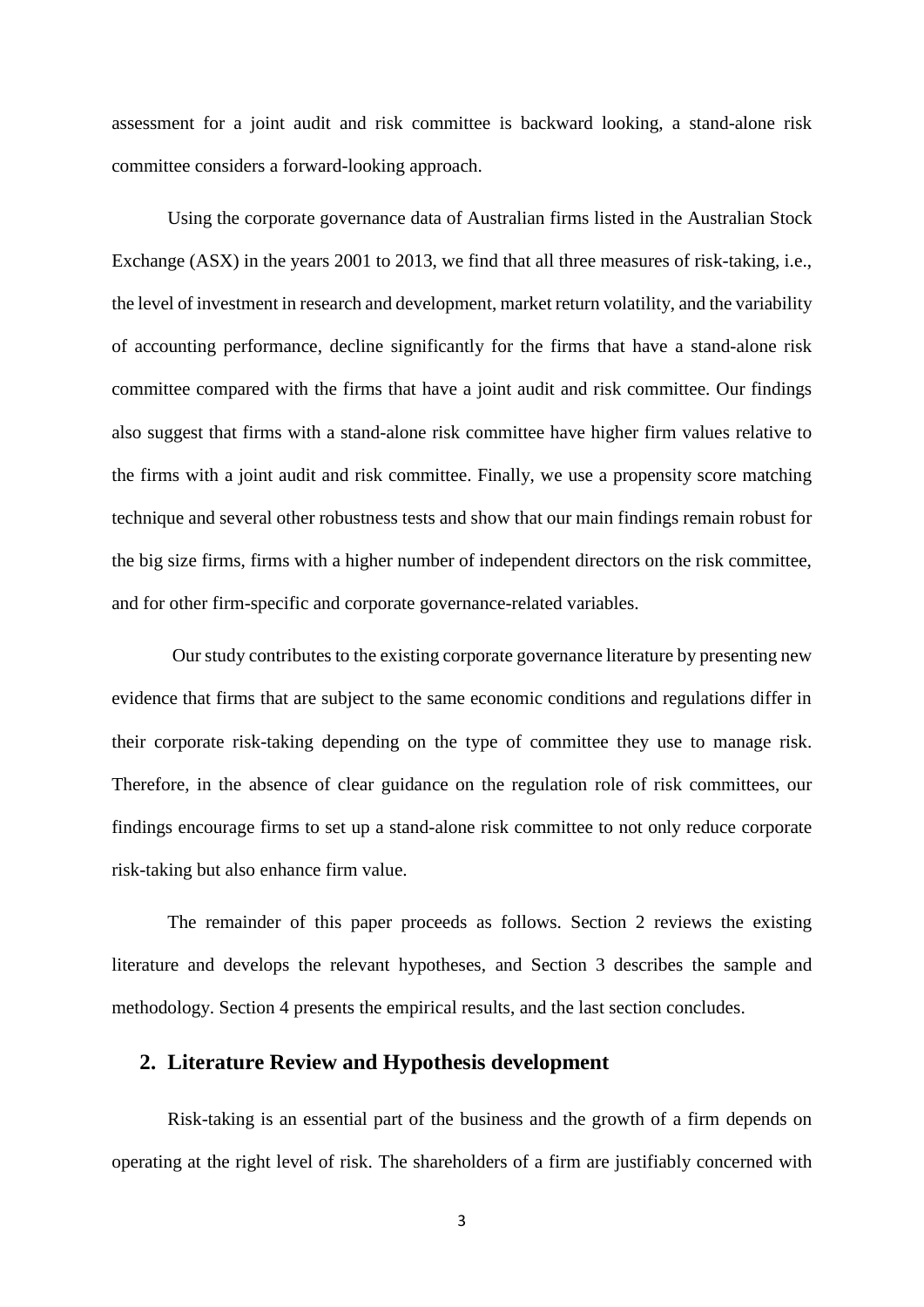whether management is taking risks based on shareholders' interests or based on their private interests (e.g. Eisenhardt, 1989). To alleviate the concerns of shareholders, governments and organizations introduce policies and rules to protect shareholders' interests and discourage management from taking unnecessary risks. In the US, for example, the SOX Act discourages directors from approving risky projects. Furthermore, the Act requires top management to certify their company's financial statements, and it imposes criminal liability for corporate misdeeds. In Australia, the ASX Corporate Governance Council recommends that an organization should evaluate potential risks before the inception of investment decisions and proposes that a risk committee is put in place (either as a stand-alone risk committee or part of the audit committee), comprised in the majority of independent directors (Principle 7 of ASX Corporate Governance Council, 2014).

Traditionally, it is the audit committee's role to measure and manage the overall risk profile of the company (e.g. Brown, Steen and Foreman, 2009). However, the audit committee might not have the required skills to effectively oversee firm risk, especially non-financial risk, i.e., operational, strategic, regulatory, and other risks(Daly and Bocchino, 2006; Zaman, 2001). Authorities in several countries have therefore suggested that companies have a stand-alone risk committee to manage the overall risk profile, with members having expertise in risk management activities (Financial Stability Board, 2013).

Despite numerous efforts to discourage firms from taking unnecessary risks, there is still debate whether policies and rules to protect investors would increase or decrease corporate risk-taking. One strand of literature suggests that managers avoid taking risky projects to protect their careers and personal benefits in firms and countries where investor protection is weak (e.g. Amihud and Lev, 1981; Hirshleifer and Thakor, 1992; Holmstrom and Costa, 1986). It follows that better investor protection and efficient monitoring mitigate the conservative risktaking approach of managers (Shleifer and Wolfenzon, 2002). In contrast, some studies argue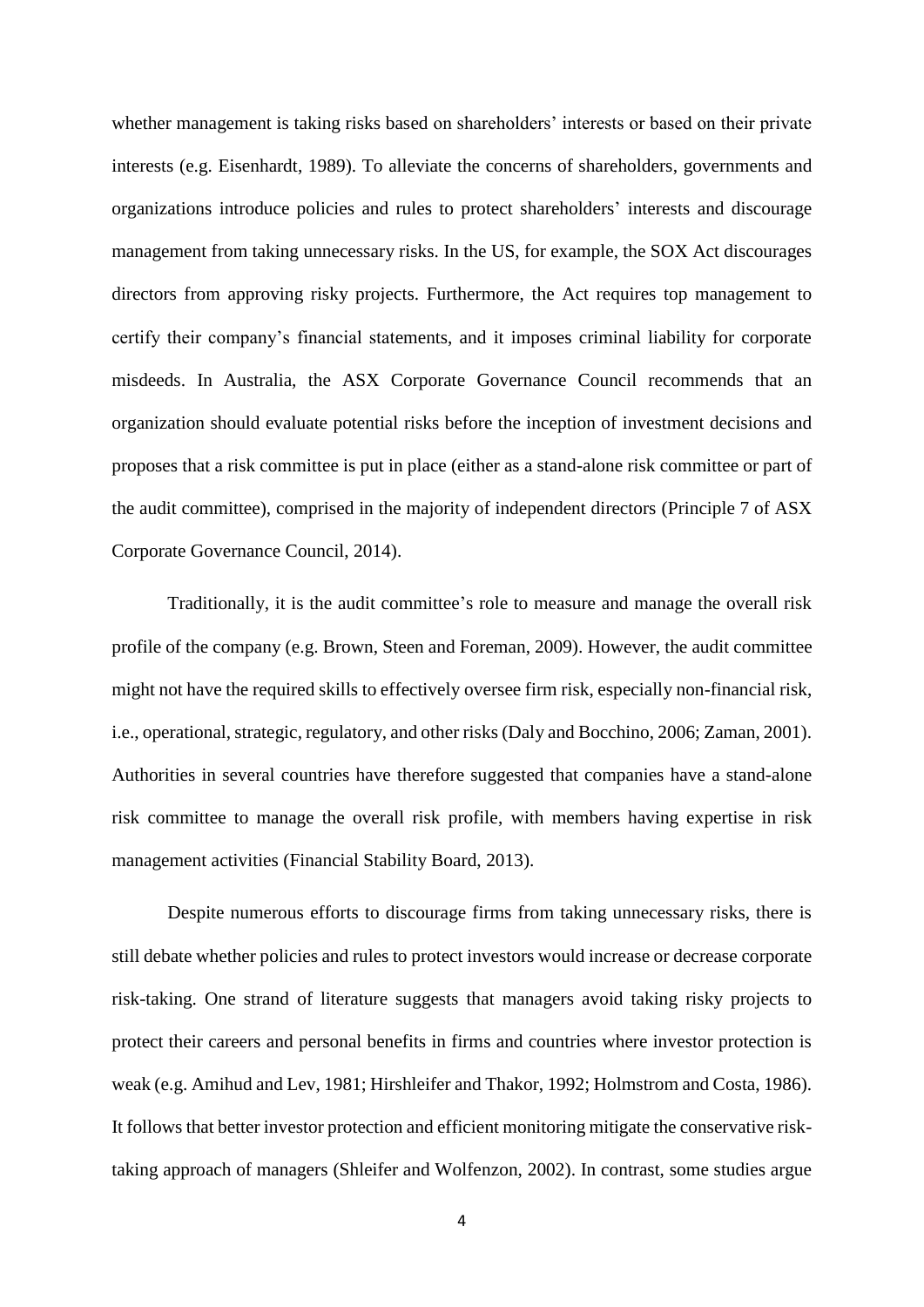that dominant shareholders have the authority to monitor managerial behaviour in low protected investor environments (Shleifer and Vishny, 1986; Shleifer and Wolfenzon, 2002); therefore, managers might not have the authority to avoid taking risky projects. However, in the presence of better investor protection, managers have less fear of expropriation and consequently, might have greater discretion to reduce risk.

Two recent studies (Bargeron et al., 2010; John et al., 2008) empirically examine the relationship between investor protection and corporate risk-taking. John et al. (2008) find support for the positive relationship between investor protection and corporate risk-taking by defining investor protection based on the rule of law in a country, anti-director rights, and rating of accounting disclosure standards across different countries. In contrast, Bargeron et al. (2010) find a significant decline in different measures of risk-taking in US firms compared to non-US firms after considering the impact of the SOX Act on US firms. They define investor protection based on the difference in capital expenditures, research and development expenses, the standard deviation of returns, etc. Therefore, the risk-taking measures in both studies are different from each other and not directly comparable. Furthermore, the findings of these studies might be a result of the difference in economic conditions and other factors because they do not examine and compare the relationship between investor protection and corporate risk-taking among the firms of the same country. Bargeron et al. (2010) mention in their paper that they cannot rule out the possibility that factors unique to the US firms might be related to their relative decline in risk-taking, when compared to the non-US firms, instead of the SOX Act. Thus, it would be useful to examine the corporate risk-taking of firms from the same country, Australia<sup>1</sup>, and compare those that have a stand-alone risk committee with those that have a joint audit and risk committee.

1

<sup>&</sup>lt;sup>1</sup> We do not include the firms that do not provide information whether they have a risk committee or joint audit and risk committee in our main analysis because it is possible that those firms do not provide details about their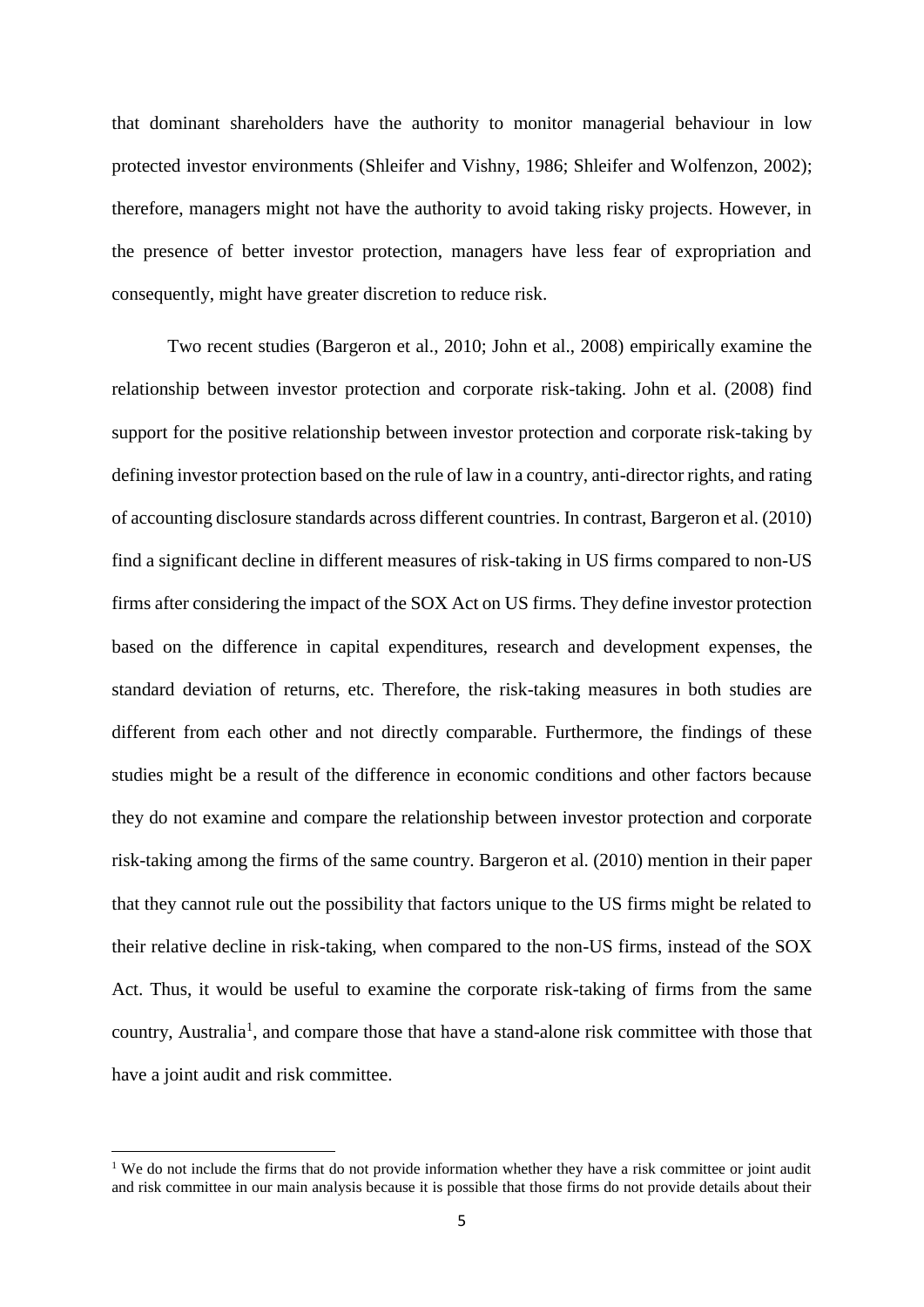There are only a few studies that examine the impact of stand-alone risk committee on corporate governance using data from Australia or Malaysia. Yatim (2010) finds that Malaysian firms with a higher number of independent directors on the board are likely to set up an independent or stand-alone risk committee to show their commitment to minimizing financial, operational and reputational risks. Subramaniam, McManus and Zhang (2009) identify that stand-alone risk committees tend to exist in Australian companies with larger boards and an independent board chairperson, and in companies with higher financial reporting risk and lower organisational complexity. However, the major limitation of the Subramaniam et al. (2009) study is that only 22 of their 200 sample companies have a stand-alone risk committee which raises the concern of generalizability of findings. Furthermore, the Yatim (2010) and Subramaniam et al. (2009) studies only examine firm characteristics and board factors associated with the establishment of the stand-alone risk committee. In a recent paper, Ng, Chong and Ismail (2012) examine the relationship between risk management committee and the underwriting risk of insurance companies in Malaysia and find that risk-taking is negatively associated with risk committee size and board independence. However, there are some limitations to their study. First, the risk management committee is compulsory for all the insurance firms in their sample. Second, they use underwriting risk that is limited to only underwriting companies. Third, the total number of observations in their sample is only 329. In summary, there is not one study that tests the impact of stand-alone risk committees on the corporate risk-taking of non-insurance firms.

Overall, the literature offers both positive and negative relationships between investor protection and corporate risk-taking. However, prior studies are limited in that they do not compare the relationship between investor protection and corporate risk-taking among firms

1

committees. However, we compare the firms with stand-alone risk committees with the firms without stand-alone committees in the robustness tests, and our results remain robust.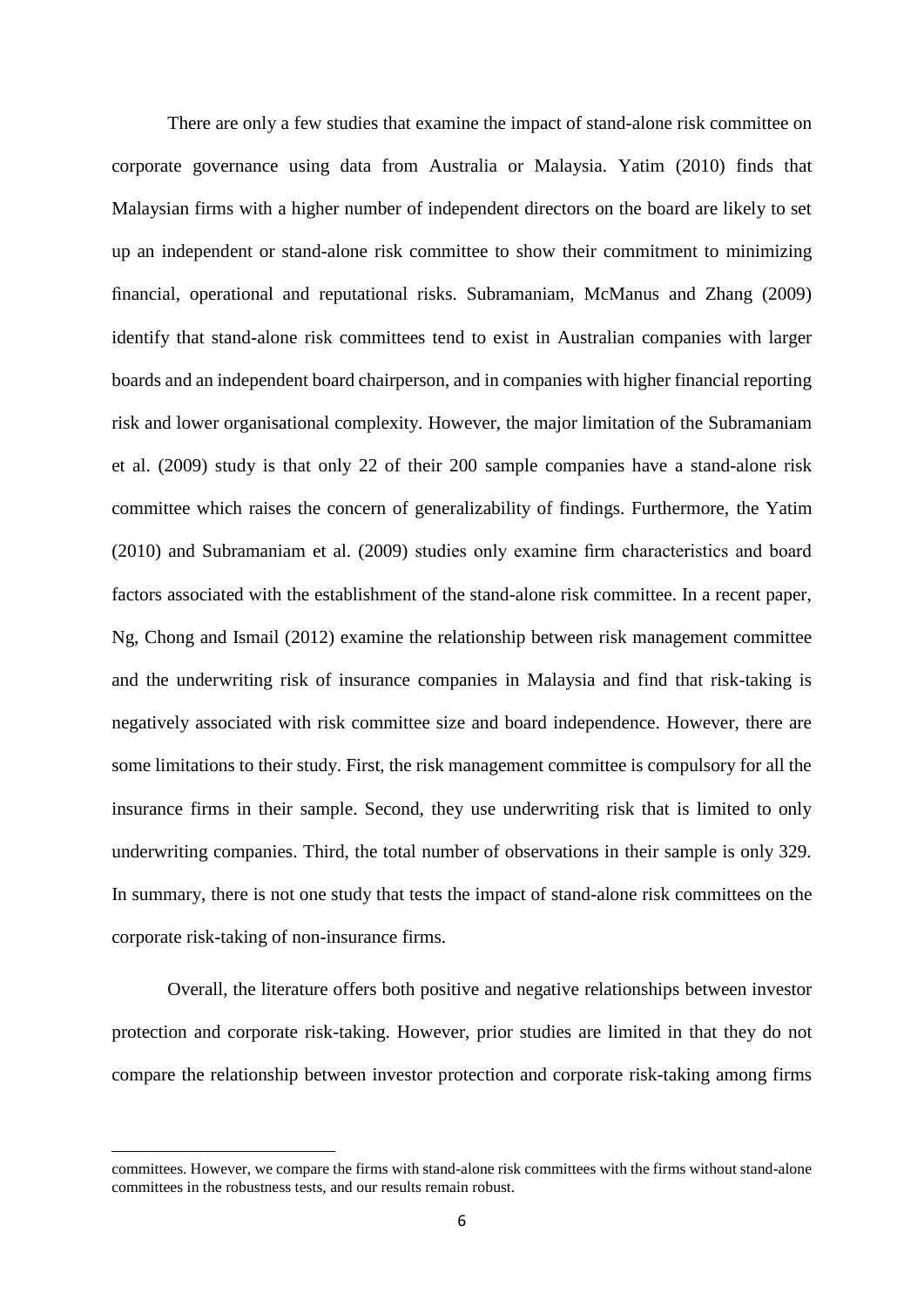facing the same economic conditions and regulations i.e. firms from one country. Therefore, using only Australian data, we fill the gap in the literature by comparing the risk-taking of firms having a stand-alone risk committee with that of firms having a joint audit and risk committee. The purpose of the stand-alone risk committee is to effectively manage the overall risk profile of the company which enhances the quality of corporate governance; therefore, we expect relatively higher investor protection in firms with a stand-alone risk committee compared to firms with a joint audit and risk committee. Furthermore, we expect a decline in risk-taking measures for firms with a stand-alone risk committee, as those firms are required to disclose additional risk-relevant information. Based on the above discussion we develop the following hypothesis:

## *H1: Risk-taking propensity is lower for firms with a stand-alone risk committee*.

We then examine the impact of risk committee on firm performance, as the existence of a stand-alone risk committee is presumed to lower the firm's overall risk of failure and, thus, increase firm performance. In fact, a large body of accounting and finance literature suggests that an improvement in risk management activities improves firm performance, especially among firms with a history of good corporate governance (e.g. Aebi, Sabato and Schmid, 2012; Gordon, Loeb and Tseng, 2009). Furthermore, the firms with an efficient risk management system are likely to avoid unnecessary risks, i.e. the risk for which the firm does not expect to receive compensation (e.g., Nocco and Stulz, 2006).

Therefore, we suggest that having a stand-alone risk committee increases the value of a firm, as it is regarded as an indicator of good corporate governance and efficient risk management of the firm's risk-related activities. Thus, our second hypothesis is:

*H2: Firm performance improves in the presence of a stand-alone risk committee*.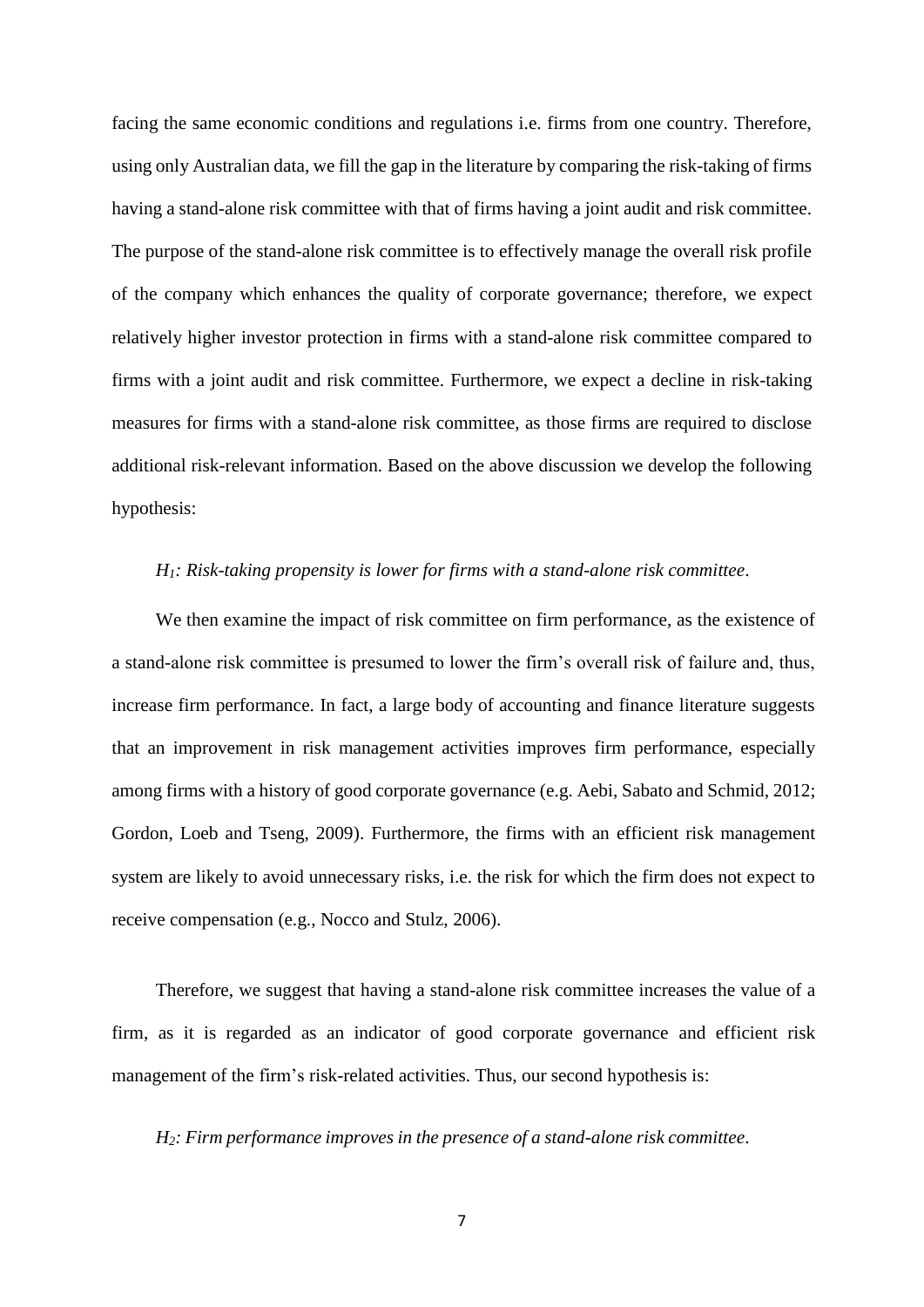## **3. Research Design**

## **3.1 Sample Selection**

We collect risk committee data of Australian firms from the Securities Industry Research Centre of Asia-Pacific (*SIRCA*) and monthly returns and financial accounting data from *DataStream* International. We limit our sample period from 2001 to 2013 because *SIRCA* does not provide risk committee data prior to 2001. Our sample from *SIRCA* provides us with 13,488 firm-year observations on risk committee. We match risk committee firm-year observations with financial accounting data which results in 7,530 firm-year observations where each of the matched firm-years has either risk committee or financial accounting data. Following the literature (Lobo, 2017), we exclude financial institutions and remove 811 firmyear observations from our sample. We then delete 4,818 firm-year observations which have no operational risk committees (neither a separate stand-alone risk committee nor a joint audit and risk committees), from either the SIRCA or DataStream data, which leaves a final sample of 1,901 firm-year observations. The final sample includes a combination of stand-alone risk committee (N=241) and joint audit and risk committees (N=1700). Finally, we winsorize all the continuous variables at the  $1<sup>st</sup>$  and  $99<sup>th</sup>$  percentiles to reduce the impact of outliers.

> ---------------------------- Table 1 about here

> > ----------------------------

#### **3.2 Empirical Model**

We estimate the following model to test the risk-taking of the firms when a stand-alone risk committee is operational (hypothesis 1).

$$
RISK_{it+1} = \partial_0 + \partial_1 RC + \partial_2 LOGSIZE + \partial_3 MTBV + \partial_4 LEV + \partial_5 CAPEX + \partial_6 ASALES +
$$
  

$$
\partial_7 LOGAGE + \partial_8 PM + \partial_9 IMR + \sum \partial_i YEAR + \sum \partial_j INDUSTRY + \varepsilon \dots \dots \dots \dots \dots \dots (1)
$$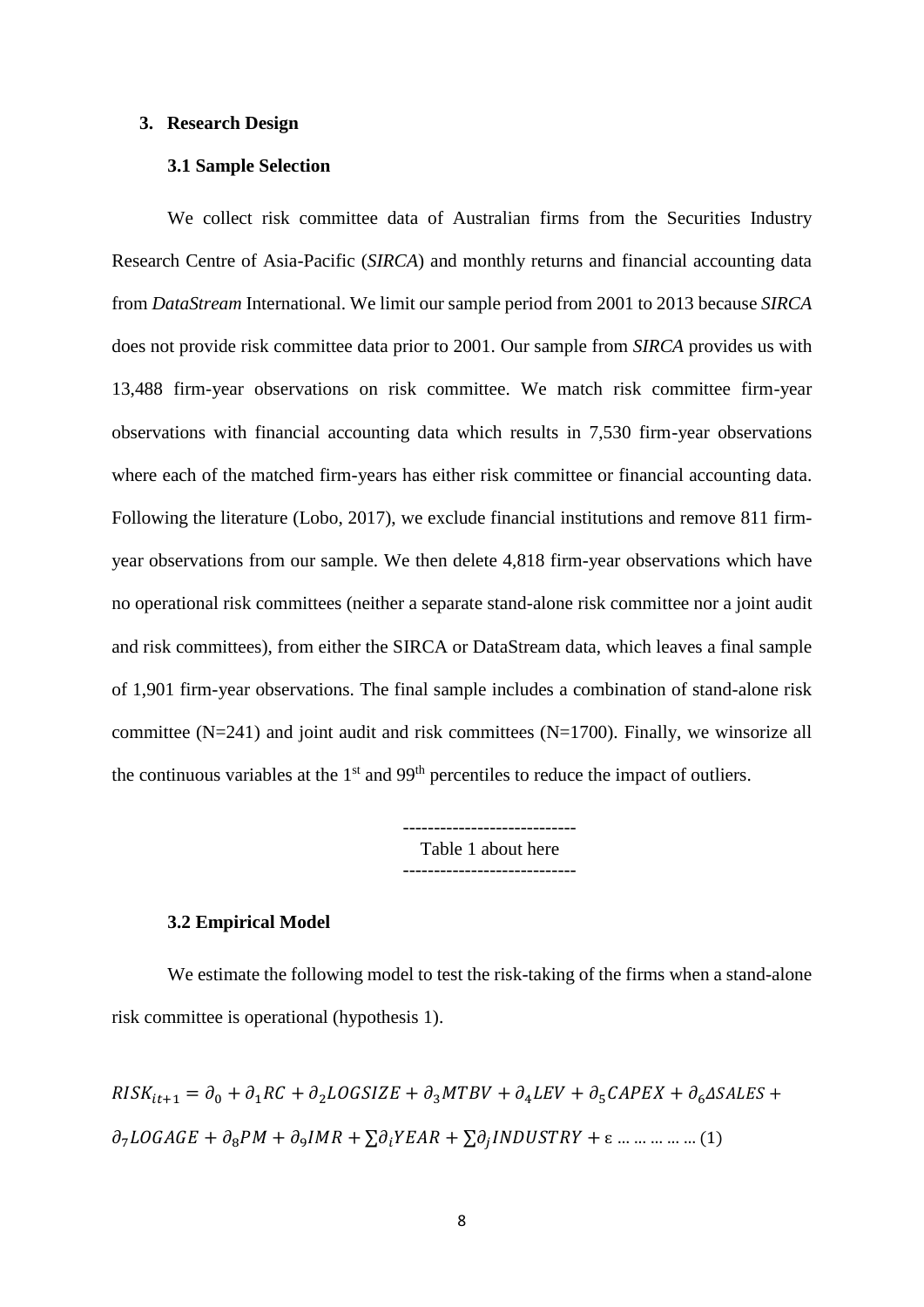*RISK* is a proxy for corporate risk-taking measure for each firm. We use three different measures of corporate risk-taking: the level of research and development *(R&D/TA)* as an investment risk measure, the standard deviation of returns σ*(MRET)* as a market-based measure, and the standard deviation of return on assets σ(*ROA)* as an accounting measure. We estimate *R&D* as the research and development expenditure scaled by total assets. Bhagat and Welch (1995) suggest that the benefits of R&D investment are uncertain and have a lower probability of success which reflects risk-taking propensity on long-term investment. Following the literature (Gomez‐Mejia, Campbell, Martin, Hoskisson, Makri and Sirmon, 2014), we set R&D equal to zero for missing values. We measure σ*(MRET)* as the annual standard deviation of monthly stock returns in a year. The σ*(MRET)* is a conventional measure of corporate equity risk. A high value of σ*(MRET)* denotes more dispersion and, thus, high levels of risk (Bargeron et al., 2010). Finally, we compute σ(*ROA)* as the standard deviation of the income before tax and extraordinary items, scaled by total assets, over the prior three years. The σ(*ROA)* is widely used as an indicator of risk-taking measure (Habib and Hasan, 2017; Li, Griffin, Yue and Zhao, 2013; Nakano and Nguyen, 2012; Wright, Kroll, Krug and Pettus, 2007), and it captures the overall risk taken by the firm. We use risk measures in one-yearahead values to capture the impact of an operational stand-alone risk committee.

Our main variable of interest on the right side of equation (1),  $RC(\partial_1)$  is equal to 1 if a stand-alone risk committee is operational, otherwise 0. We expect the coefficient  $\partial_1$  to be negative since we hypothesize that stand-alone risk committee reduces the corporate risktaking. We also include the firm-specific variables on the right side of equation (1) that are suggested in the literature to have an impact on corporate risk-taking. Firm size (*LOGSIZE*) is a natural logarithm of total assets. The large firms are less likely to engage in high-risk investments and have more risk tolerance even if a risky investment initiates. We expect a negative association between *LOGSIZE* and *RISK* measures (Bargeron et al., 2010). Firms with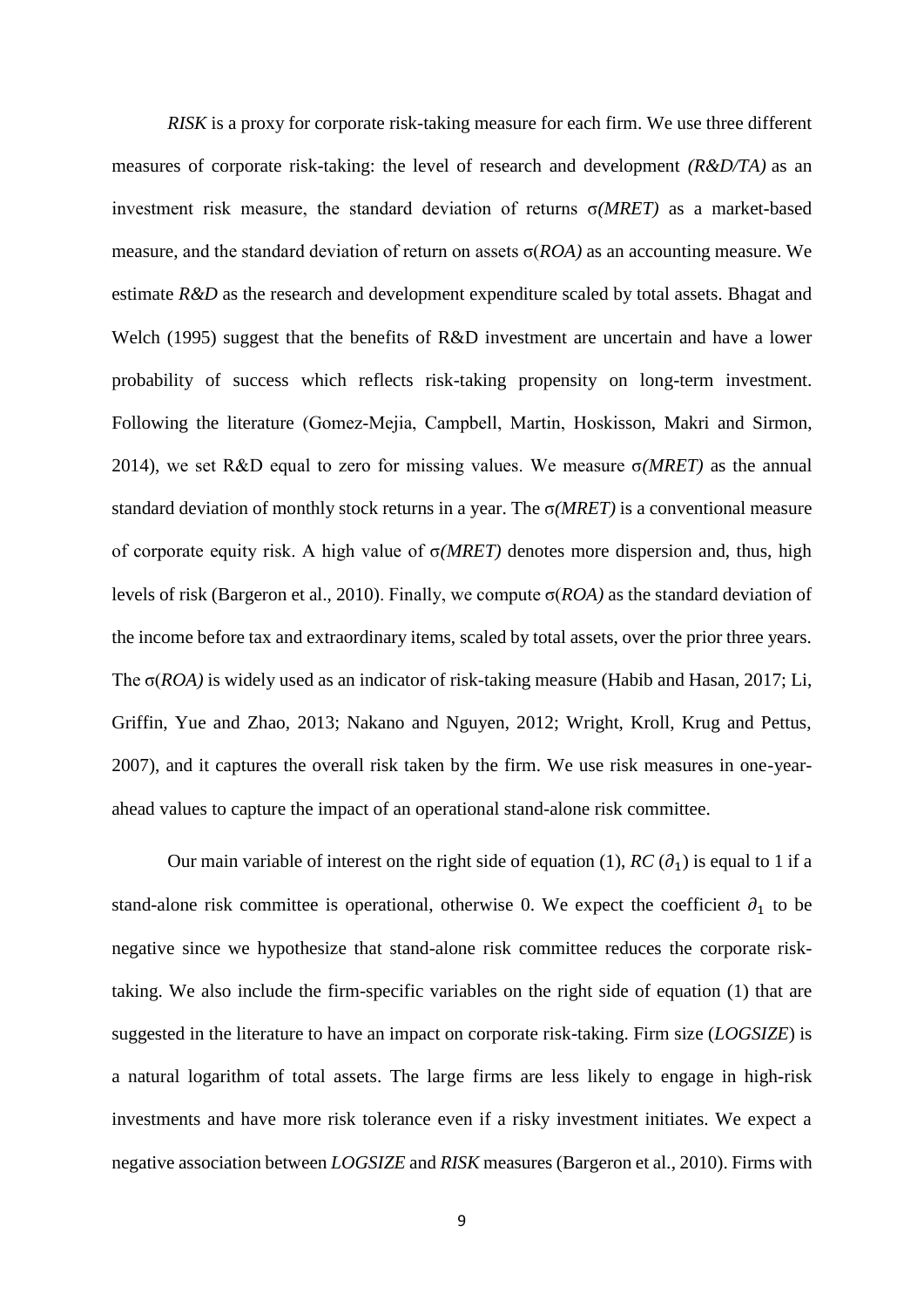higher leverage (*LEV*) might constrain risk-taking propensity. Leverage (*LEV*) is defined as total debt to total assets as a proxy of financial resources. We expect a negative association between *LEV* and different *RISK* measures because firms with higher debt are more likely to be monitored by creditors, which results in lower risk (Li et al., 2013). Firms with high growth opportunities (*MTBV*), measured as the ratio of market value of equity to book value of equity, are likely to choose riskier investments. We expect a positive association between *MTBV* and different measures of *RISK* (Laeven and Levine, 2009). Rogers (2002) shows that corporate risk-taking propensity is higher when capital expenditure (*CAPEX*) increases. We expect a positive association between *CAPEX* and *RISK* measures. We consider two proxies (*SALESCHANGE* and *PM*) to capture the variability and changes in sales. Sales growth is the change in sales compared to the previous year scaled by total assets. We expect a positive association between *SALESCHANGE* and different measures of *RISK*. A firm with higher sales change generates more cash flow and net income which leads to increased market return. Thus, investment is more rewarding when sales growth is higher (Anthony and Ramesh, 1992). Profit margin (*PM*) is the profitability of firm measured by the income before tax and extraordinary items, scaled by sales. Zahra (2005) posits that older firms tend to invest in new or uncertain projects to retain market leadership over the company's life cycle. Therefore, due to their more stable financial position, firms that have been operating for a long time are more likely to choose risky investments compared with younger firms. Therefore, we expect a positive association between firm age (*LOGAGE*) and *RISK* measures. We calculate the Inverse Mills Ratio (*IMR*) following equation (3) which is explained in section 3.3. Our regression analysis considers any unobservable effect of operating year (*YEAR*) and industry (*INDUSTRY*). We cluster the standard errors at the firm (*INDUSTRY*) and time (*YEAR*) levels to control for crosssectional and time-series dependence, respectively (Petersen, 2009).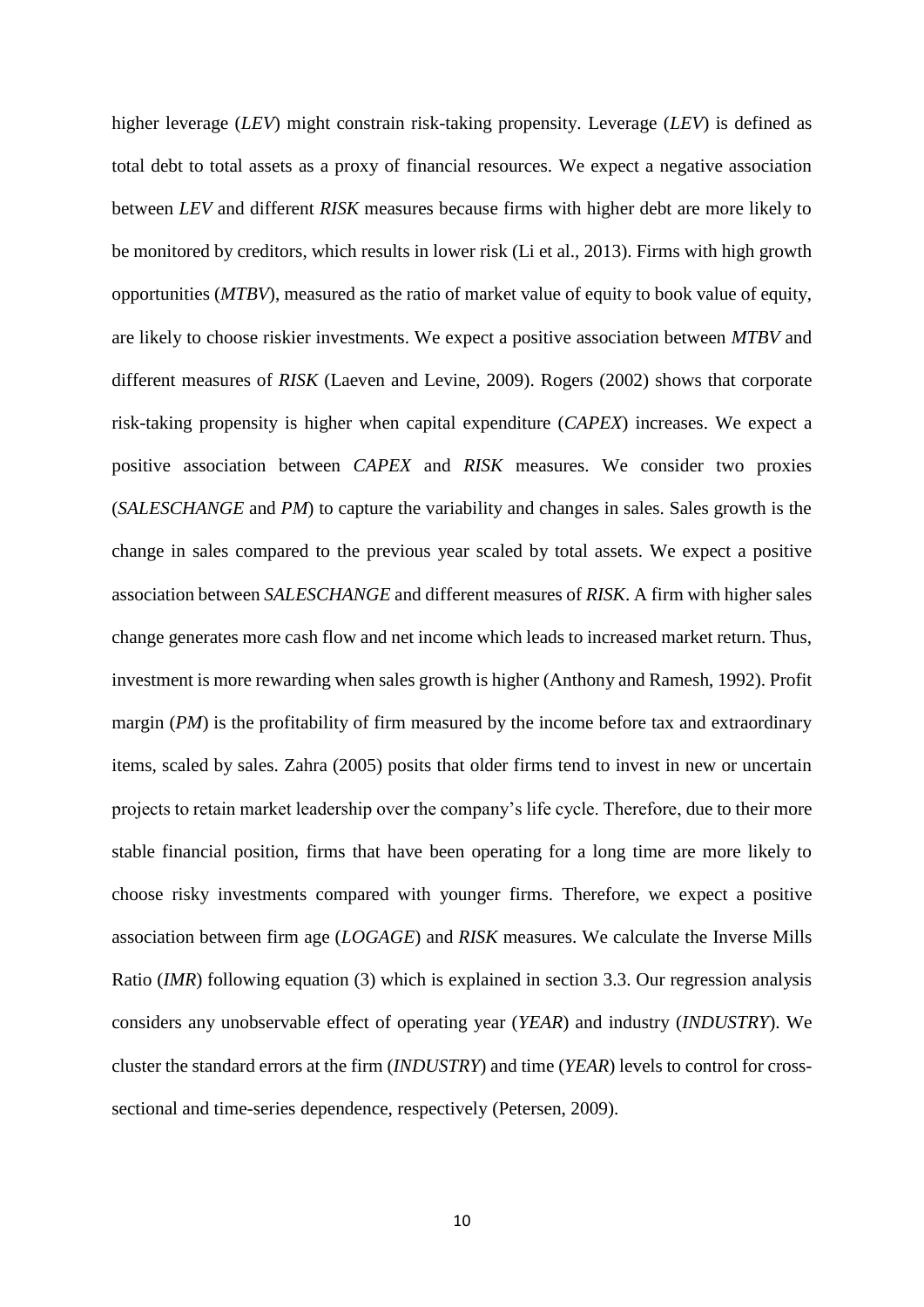To test the impact of a stand-alone risk committee on firm value (hypothesis 2), we estimate the following regression model:

 $FVAL_{it} = \gamma_0 + \gamma_1 BODSIZE + \gamma_2 BODIND + \gamma_3 BIG4 + \gamma_4 LOGSIZE + \gamma_5 LEV +$  $\gamma_6 M T B V + \gamma_7 CA P E X P + \gamma_8 SA L E CH A N G E + \gamma_9 LO G A G E + \gamma_{10} R C + \sum \gamma_i Y E A R +$  $\sum y_j INDUSTRY + \varepsilon ... ... ... ... ... (2)$ 

Our main variable of interest on the right side of equation (2) is  $RC(\gamma_{10})$ . We expect the coefficient  $\gamma_{10}$  to be positive because we hypothesize that stand-alone risk committee increases the value of the firm as it is regarded as an indicator of good corporate governance.

Following the literature (e.g. McConnell and Servaes, 1990; Villalonga and Amit, 2006), we use Tobin's Q (TOBIN'SQ) as a proxy for firm value (*FVAL*). Tobin's Q is measured as a ratio of the firm's market value to total assets. Following Baxter, Bedard, Hoitash and Yezegel (2013), we use Return on Assets (ROA) as an additional proxy for firm value that captures the accounting performance, *ROA,* measured as the ratio of income before extraordinary items divided by total assets. Finally, we include a set of corporate governance variables (*BODSIZE, BODIND* and *BIG4*) on the right side of the equation (2) which are identified in the literature to enhance firm value (e.g. Carter, Simkins and Simpson, 2003). *BODSIZE* is the size of board directorship measured by the natural logarithm of total board size; *BODIND* is the representation of independent directors in the board measured as a ratio of total number of independent directors to total board size; *BIG4* is audit quality, assigned as a value of 1 if the firm is audited by a big-4 auditor, otherwise 0. Similar to equation 1, we add a set of firm-specific variables (*LOGSIZE*, *LOGAGE*, *LEV*, *MTBV, CAPEX* and *SALESCHANGE*) on the right side of equation 2. We cluster the standard errors at the firm (*INDUSTRY*) and time (*YEAR*) levels to control for cross-sectional and time-series dependence, respectively (Petersen, 2009).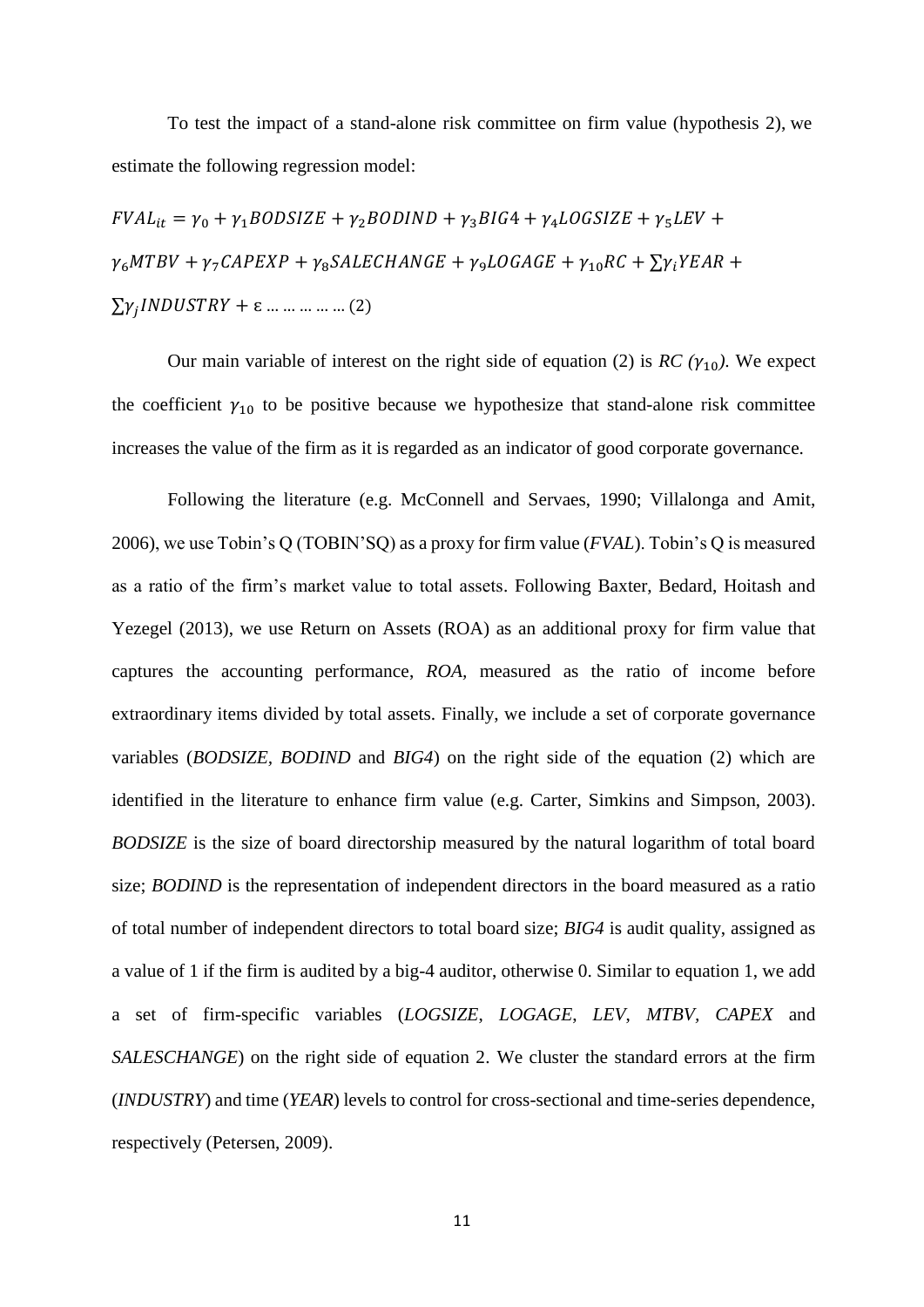#### **3.3 Self-selection of risk committee and corporate risk-taking**

The ordinary least squares regression estimates the determinants of corporate risktaking as a function of stand-alone risk committee and other control variables, where the choice of stand-alone risk committee is random. However, firms with specific characteristics are more likely to establish a stand-alone risk committee, i.e., big size firms, firms with independent directors, etc. Therefore, we apply the Heckman two-stage test to address the self-selection problem of the stand-alone risk committee, as the existence of a stand-alone committee might be a non-random choice. We estimate the following *PROBIT* model in the first stage of regression analysis:

() = µ<sup>0</sup> + µ1 + µ2 + µ34 + µ4 + µ5 + ∑µ6 + ∑µ7 + ɛ … … … … … … … (3)

We expect a positive association between *RC* and a set of corporate governance variables (BODSIZE, BODIND, BIG4), as firms with large board size (*BODSIZE),* higher number of independent directors *(BODIND)* and large auditors (*BIG4*), are more likely to set up a stand-alone risk committee (e.g. Subramaniam et al., 2009; Yatim, 2010). Furthermore, we expect a positive association between RC and big size firms (*LOGSIZE*) because big size firms are capable of delegating separate responsibilities to the board of directors and are more likely to set up a stand-alone risk committee (Subramaniam et al., 2009). We also expect a positive association between *RC* and firms with higher leverage (*LEV*) because firms with higher leverage (*LEV*) are more likely to set up a stand-alone committee as higher leverage requires more internal monitoring (Hines and Peters, 2015). Finally, we control for any unobservable effect of operating year (*YEAR*) and industry (*INDUSTRY*) which might affect the existence of a stand-alone risk committee. We cluster the standard errors at the firm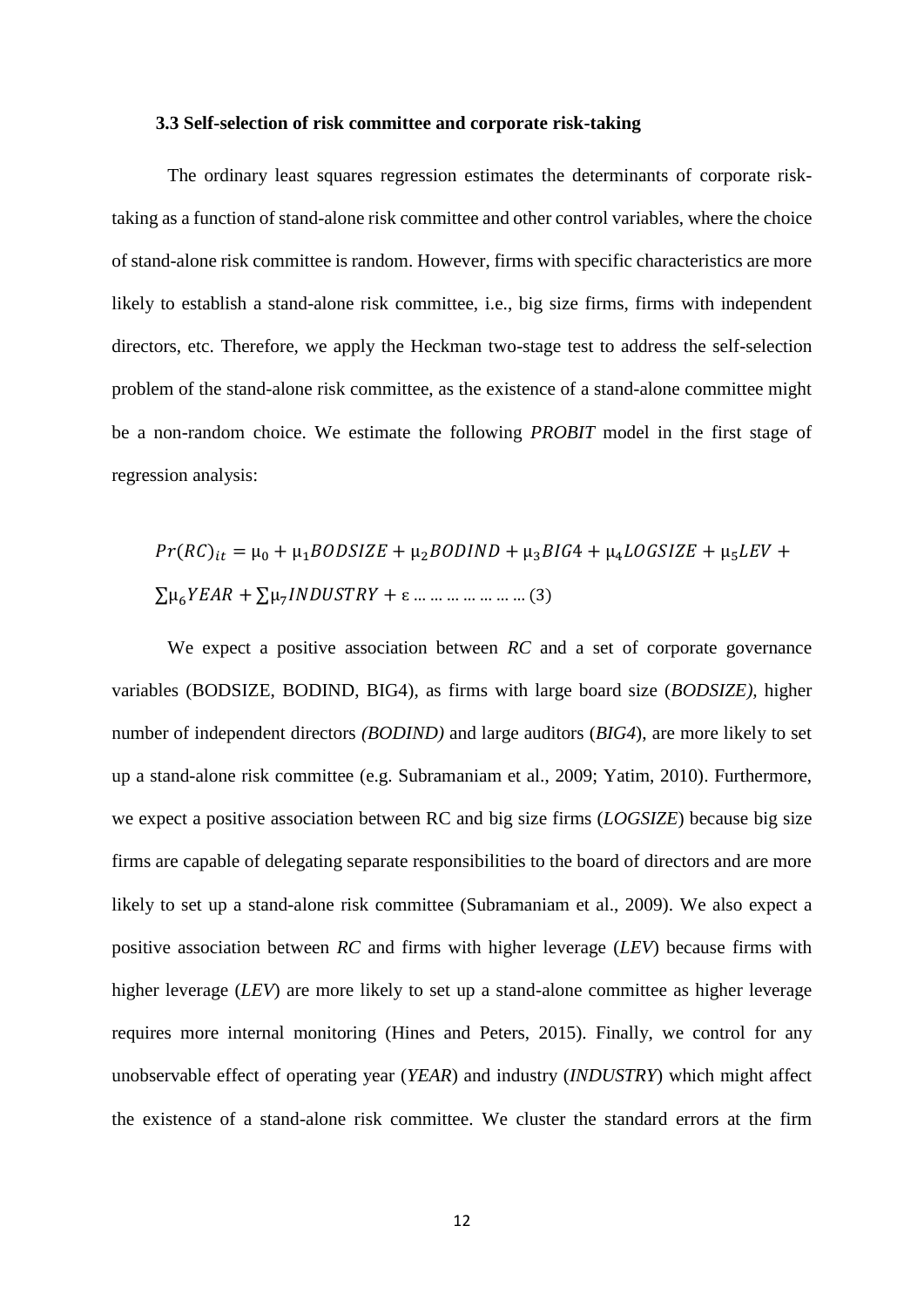(*INDUSTRY*) and time (*YEAR*) levels to control for cross-sectional and time-series dependence, respectively (Petersen, 2009).

## **4. Results**

## **4.1 Descriptive statistics**

Table 2 reports the descriptive statistics and correlation analysis of our main variables. Panel A of Table 2 shows that almost 13% of the firm-year observations have a stand-alone risk committee and the average risk measures, *R&D/TA*, σ*(MRET),* and σ(*ROA)*, are 0.016, 0.172 and 0.137, respectively. The mean value of TOBIN'SQ and Return on Assets (*ROA*) is 0.709 and 6.4%, respectively. Furthermore, the mean value of leverage (*LEV*) and capital expenditure (*CAPEX*) is 0.106 and 0.089, respectively. The average number of directors *(BODSIZE)* on the board is almost 6, of which 4 are independent directors *(BODIND)*. Almost 60% of the firm-year observations are audited by large auditors *(BIG4)*.

> Table 2 about here ----------------------------

## **4.2 Mean difference test**

Panel B of Table 2 reports the descriptive statistics of the firms with a stand-alone risk committee *(RC=1)* and those with a joint audit and risk committee *(RC=0)*. It also provides the mean difference between the firms with a stand-alone risk committee and those with a joint audit and risk committee. There are 241 firm-year observations for stand-alone risk committee out of 1901 total observations. The firms with a stand-alone risk committee have relatively lower variability on all three risk measures (*R&D/T,* σ*(MRET)* σ(*ROA))*, compared with the firms with a joint audit and risk committee. Both the proxies of firm value (*TOBIN'SQ and ROA*) are higher in the presence of a stand-alone risk committee. Furthermore, the firms with a stand-alone risk committee are relatively older and more leveraged compared to the firms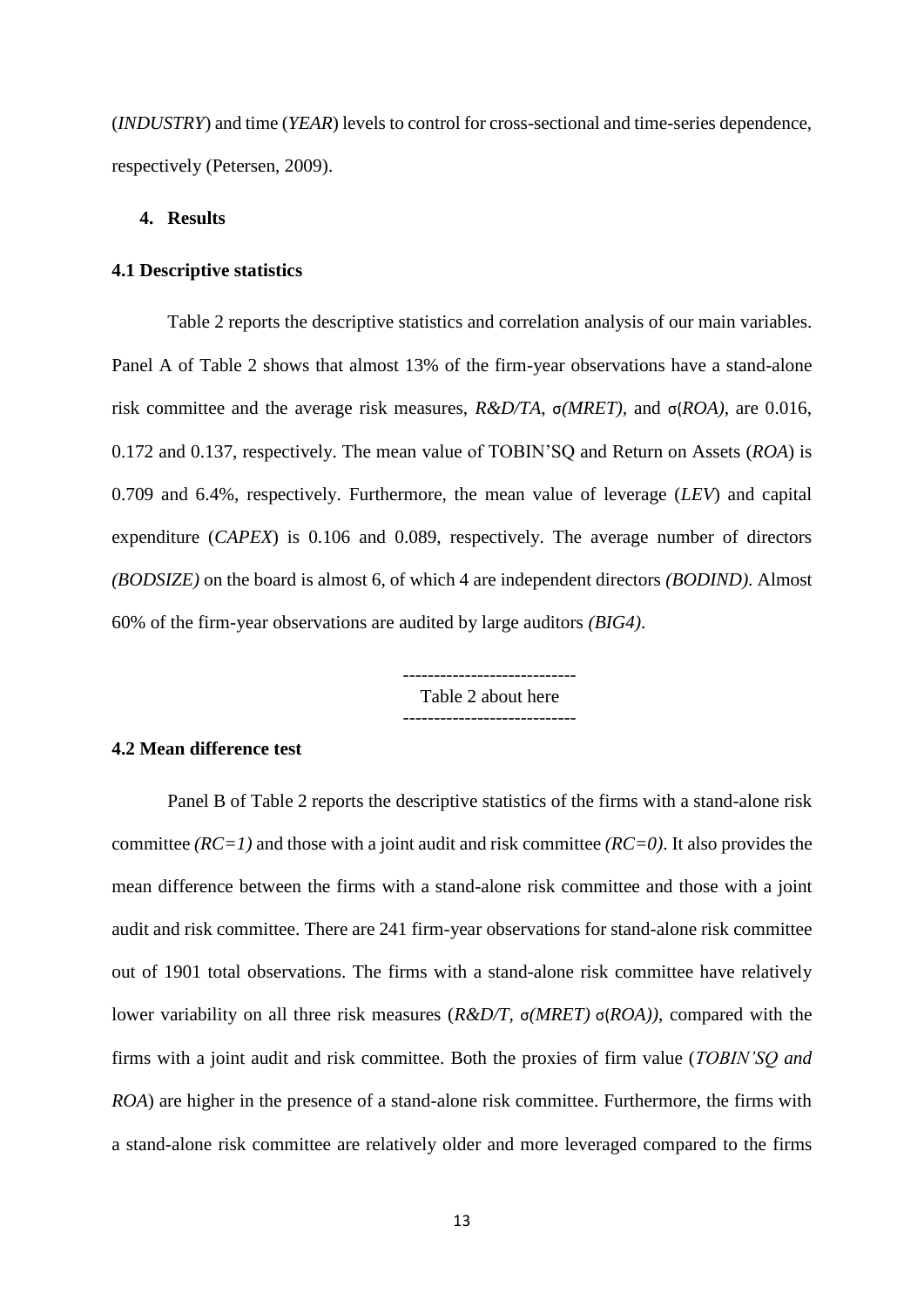with a joint audit and risk committee. These findings are not surprising as the corporate governance literature indicates that mature and visible firms tend to practice better corporate governance. Finally, the firms with a stand-alone risk committee have a relatively large board size and a higher number of independent directors on the board compared to the firms with a joint audit and risk committee. All the results are statistically significant at the 5% level.

#### **4.3 Correlation Analysis**

Panel C of Table 2 reports the results of bivariate correlation analysis. The firms with a stand-alone risk committee have a negative correlation with all the measures of corporate risk-taking which indicates that a stand-alone risk committee reduces the propensity of risktaking. Both the proxies of firm value (*TOBIN'SQ* and *ROA)* shows a positive correlation (r=0.19, 0.07; p<0.001) with the existence of a stand-alone risk committee (*RC*). All the measures of risk-taking (*RISK*) and firm value (*TOBIN'SQ* and *ROA)* show consistently positive correlations that are statistically significant at the 1% level. There is a positive correlation (r=0.24, p<0.001) between *RC* and board size *(BODSIZE)* which indicates that the firms with a stand-alone risk committee have a relatively large board size and a higher number of independent directors on the board  $(r=0.20, p<0.001)$ . Furthermore, there is a positive correlation ( $r=0.07$ ,  $p<0.05$ ) between firms with a stand-alone risk committee and large auditors (*BIG4*) which indicate that firms with a stand-alone risk committee are being audited by the large auditors. Finally, there is a strong positive correlation (r=0.90) between board size (*BODSIZE*) and board independence (*BODIND*) which raise concerns of multicollinearity. We will discuss our approach addressing the multicollinearity concerns in section 4.4.

#### **4.4 Multivariate Regression Analysis**

Table 3 reports the regression results for equation (1), where we regress the measures of risk-taking (*RISK*) on several variables that might have an impact on corporate risk-taking.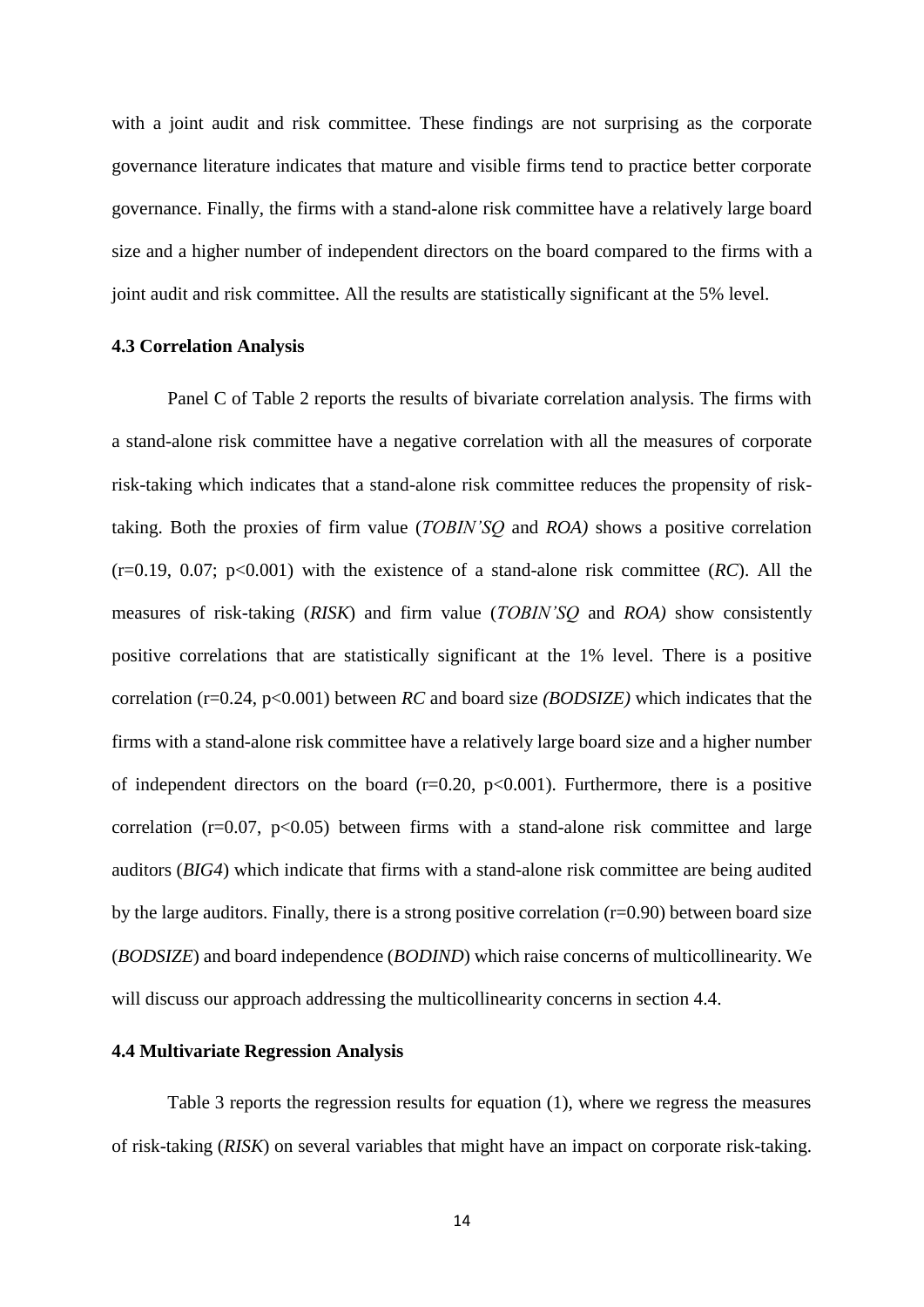Recall from section 3.2 that we employ three different risk-taking measures, *(R&D/TA)t+1*, σ*(MRET)t+1 and* σ(*ROA)t+1*, as a dependent variable to capture the impact of a stand-alone risk committee on corporate risk-taking. We also present the findings of equation (3) which was developed to control for self-selection biases of the existence of stand-alone risk committee. Column 2 shows the regression results for self-selection biases (equation 3). We estimate the Inverse-Mill Ratio (*IMR*) based on equation 3 and include it in equation (1) to eliminate any self-selection bias.

> ---------------------------- Table 3 about here

Columns 3–5 of Table 3 present the coefficients of risk-taking measures (*(R&D/TA)t+1*, σ*(MRET)t+1 and* σ(*ROA)t+1*), without including the control variables. We find that all measures of risk-taking decline significantly for the firms with a stand-alone risk committee compared to firms with a joint audit and risk committee. For example, the coefficients for  $(R&D/TA)$ <sub>*t+1*</sub>, σ*(MRET)t+1* and σ(*ROA*)*t+1* are -0.018\*\*\*, -0.033\*\*\* and -0.061\*\*\*, respectively, which indicates that the firms with a stand-alone risk committee are relatively more risk-averse compared to the firms with a joint audit and risk committee.

Empirical evidence indicates that firm-specific characteristics and corporate governance settings influence corporate risk-taking (John et al., 2008; Nguyen, 2011). Columns 6–8 of Table 3 include the firm-specific and corporate governance-related variables and also the Inverse-Mill ratio (*IMR*) to eliminate self-selection bias.<sup>2</sup> Consistent with our main results, in columns 3–5 of Table 3, we find that all the risk-taking measures  $((R&D/TA)<sub>t+1</sub>$ , σ*(MRET)t+1 and* σ(*ROA)t+1*) have a significant negative association with *RC* even after

**.** 

<sup>2</sup> To avoid the multicollinearity concerns, we exclude both the highly correlated variables (*BODSIZE* and *BODIND*), one at a time to calculate the inverse mill ratio. The statistical significance of the results for equation 1 remains unchanged. The details are explained in the latter part of this sub-section.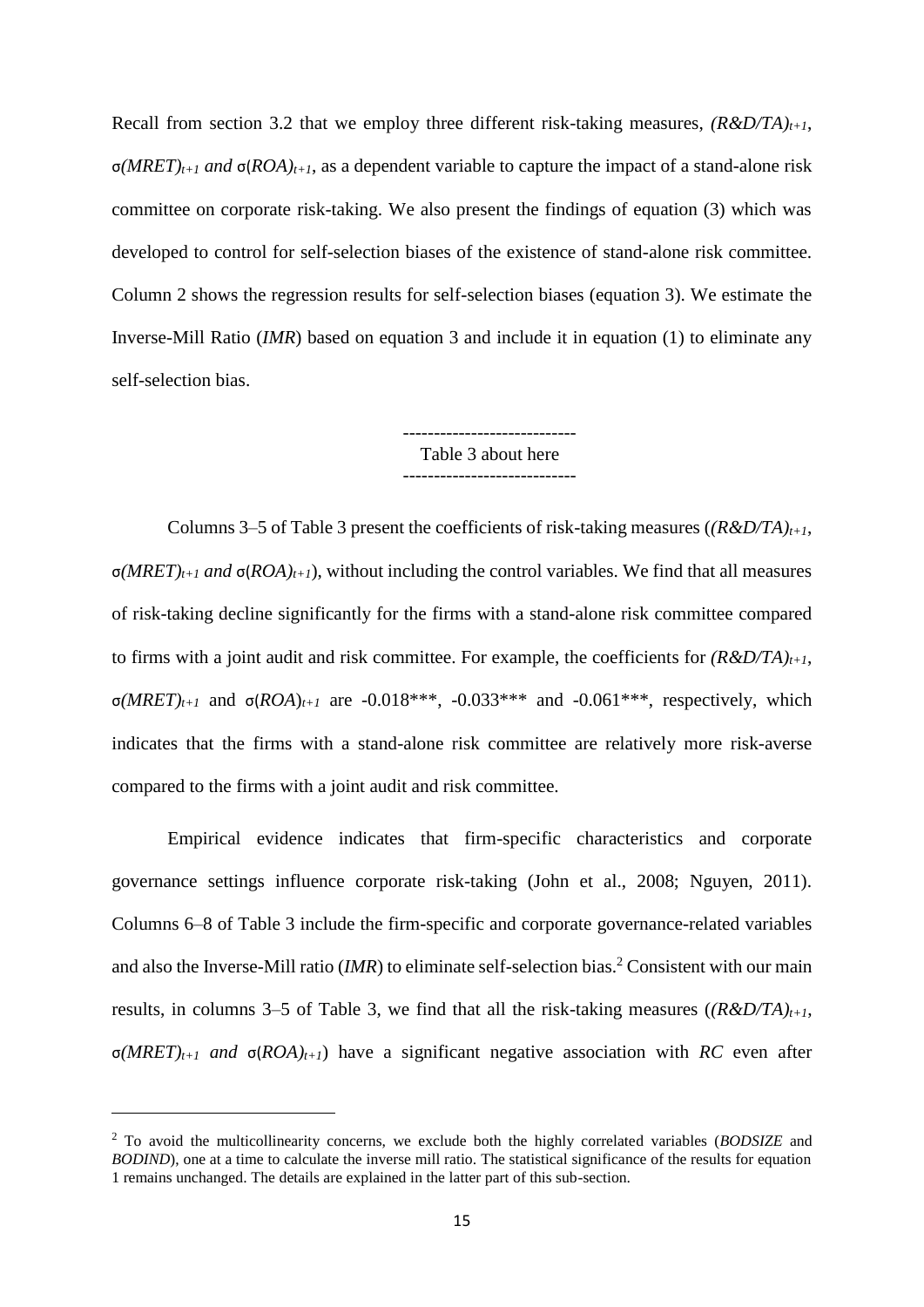including the firm-specific and corporate governance-related variables. This indicates that the firms with a stand-alone risk committee have a relatively lower risk-taking propensity, consistent with the literature (e.g. Bargeron et al., 2010). Furthermore, we find a significant negative association between risk-taking measures and firm size (*LOGSIZE*), leverage (*LEV*) and profit margin (*PM*), which is also consistent with the literature (Subramaniam et al., 2009; Yatim, 2010). The adjusted- $R^2$  ranges from 18.16% to 29.66% which indicates a strong predictability of the regression models.

## ---------------------------- Table 4 about here ----------------------------

To examine the impact of a stand-alone risk committee (*RC*) on the firm value (hypothesis 2), we estimate equation (2) and report the results in Table 4. As discussed earlier, we use two different proxies for firm value; *TOBIN'SQ* and *ROA*. The coefficient of a standalone risk committee (*RC*) is 0.101 (*t*-stat = 7.54) and 0.034 (*t*-stat = 3.94) for *TOBIN'SQ* and *ROA*, respectively which shows that the firms with a stand-alone risk committee have relatively higher firm value. Among the control variables, the coefficients for firm size (*LOGSIZE*), and leverage (*LEV*) are positive and statistically significant at least at10% level. Firms with a larger board (*BODSIZE*) show a negative association with both the proxies of firm value (*TOBIN'SQ*  and *ROA*) and the coefficients are statistically significant at the 5% level. The adjusted Rsquares of the models range between 12.67% to 17.94%. To detect multicollinearity, we use the variance inflation factor (*VIF*) for all the independent variables. All the VIF values are well below the commonly used cut-off point of 10 which indicates no signs of multicollinearity.

## **4.5 Additional tests**

## *a. Propensity Score Matching (PSM)*

We understand that the existence of a stand-alone risk committee might be a nonrandom choice; therefore, our results might be driven by the systematic differences in firm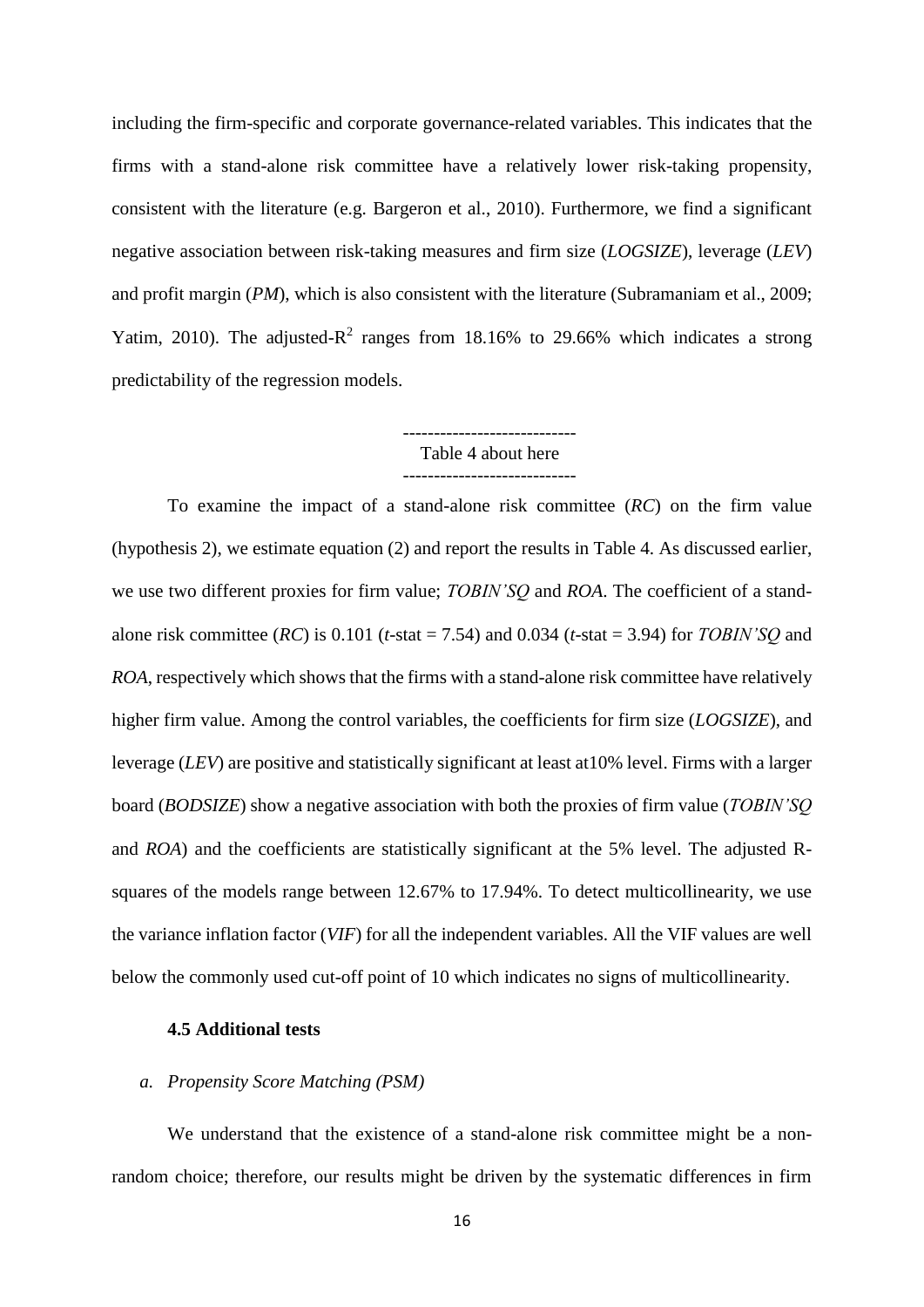characteristics between the firms with a stand-alone risk committee and those with a joint audit and risk committee. Rosenbaum and Rubin (1983) suggest matching the 'treatment group' to a 'control group' to test whether there is a statistically significant difference for the firmspecific variables between the firms in each group.

Using PSM, we estimate the difference between the corporate risk-taking of the firms with a stand-alone risk committee and the firms with a joint audit and risk committee. We use a stand-alone risk committee as a treatment group. The set of covariates for the matching estimates are the firm size (*LOGSIZE*), large auditor (*BIG4*), leverage (*LEV*), firm age (*LOGAGE*) and profit margin (*PM*). We use nearest neighbour techniques to perform the PSM model.

> Table 5 about here ----------------------------

We rerun equations (1) and (2) to test our hypotheses 1 and 2 and report the results in Table 5. We find that all the measures of corporate risk-taking decline significantly for the firms that have a stand-alone risk committee compared with those that have a joint audit and risk committee. Furthermore, we find that the firms with a stand-alone risk committee have relatively higher firm value. All the results are statistically significant at least at the 5% level. Overall, our results in Table 5 based on PSM analysis are consistent with our main results and show a negative (positive) relationship between the existence of a separate risk committee and firm risk-taking propensity (firm value).

*b. Risk committee independence and risk-taking propensity*

A large body of corporate governance literature shows that a higher number of independent directors on the board enhances firm performance (e.g. Rosenstein and Wyatt, 1990). Furthermore, a higher number of independent directors on the board is also positively associated with the existence of a risk committee (Yatim, 2010). Therefore, we rerun equation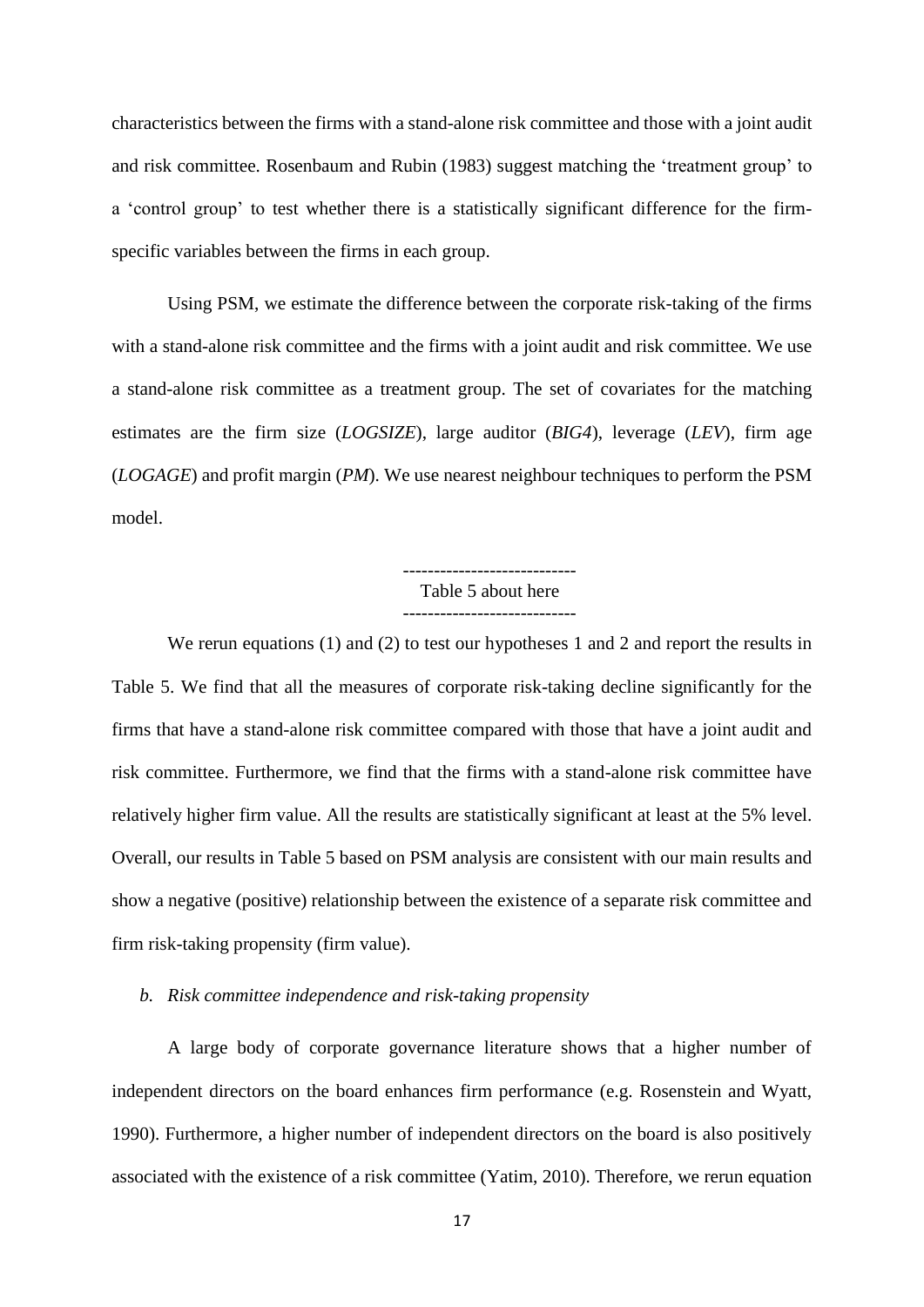1 to test the role of a stand-alone risk committee with a higher proportion of independent directors on the board and report the results in Table 6. The results indicate that the firms with a higher proportion of independent directors on the board in stand-alone risk committees are less likely to engage in risk-taking activities. For example, the association between independent risk committee (*%RC\_independence*) and σ*(R&D)t+1* is negative and statistically significant (coefficient=-0.003\*, *t*-stat=-1.71), the association between independent risk committee and σ*(MRET)t+1* is also negative and statistically significant (coefficient=-0.019\*\*, *t*-stat=-2.04), and the association between independent risk committee and  $\sigma (ROA)_{t+1}$  is also negative and statistically significant (coefficient=-0.057\*\*, *t*-stat=-2.74). The adjusted R-square ranges between 15.26% and 35.01%.

> ---------------------------- Table 6 about here

## *c. Impact of Missing R&D on our findings*

The accounting and finance literature often interprets the missing R&D values as firms with zero R&D activities; however, in a recent paper, Koh and Reeb (2015) find that firms with missing R&D values are unlike firms with zero R&D activities. Therefore, we reanalyse equation 1 after excluding the firm-year observation with zero R&D values. Results are tabulated in Table 6. We have a total of 348 firm-year observations with non-zero R&D values. The empirical evidence shows a significant negative association between *RC*  (coefficient=-0.069\*\*, *t*-stat=-2.11) and σ*(R&D)t+1*; whereas, a positive association is found between RC (coefficient=0.027\* and 0.031, *t*-stat=1.79 and 2.29) and firm value. Overall, these results are consistent with our main findings.

## *d. Impact of firm size on risk committee formation*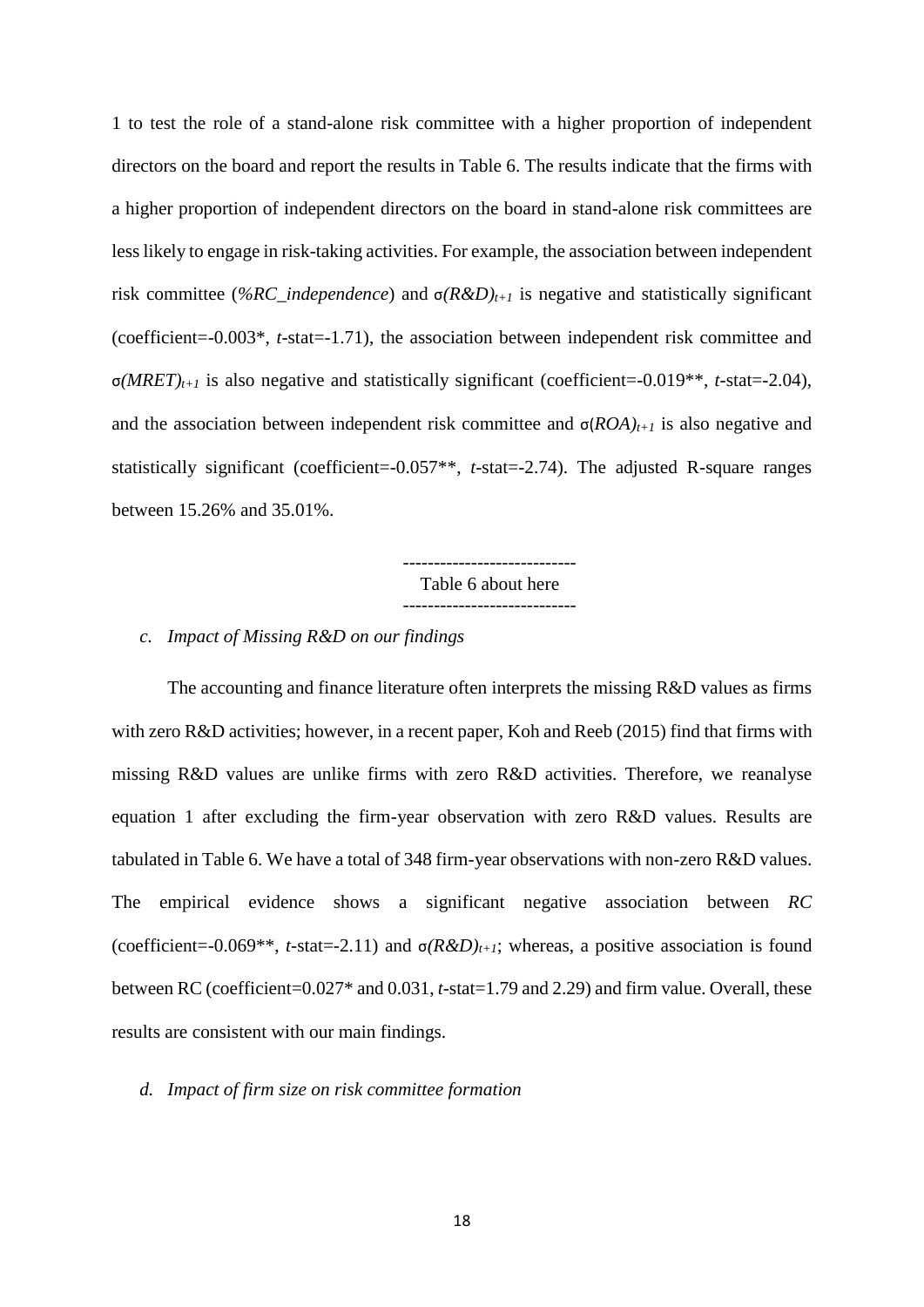Arguably, setting up a stand-alone risk committee requires the unique expertise of the directors; therefore, maintaining a separate risk committee might require additional costs. Consequently, the chances of setting up a stand-alone risk committee increase with firm size. Interestingly, Christensen, Kent, Routledge and Stewart (2015) show a significant shift by small and large companies during 2003 to comply with the Australian Securities Exchange Limited governance recommendations. We split the sample based on the median firm size (*LOGSIZE*) into small (below median) and big size (above median) firms and assign a value of 1 to the big size firms, otherwise 0. Using equation 1, we find that that the big size firms with a stand-alone risk committee have less propensity to engage in risk-taking activities. For example, the coefficients for *(R&D/TA)*, σ*(MRET)* and σ(*ROA*) are -0.008, -0.013 and -0.029, respectively, and all are statistically significant. The results are consistent with the notion of firm life cycle theory which indicates that big size firms are mostly at the mature stage of the firm life cycle and therefore have stable operating incomes and cash flows, which might discourage aggressive risk-taking.

> ---------------------------- Table 7 about here ----------------------------

*e. Comparing firms with non-risk committee and stand-alone risk committees*

Finally, we understand that the firms without an operational risk committee, either a standalone or joint audit and risk committee, also engage in risk-taking or risk-mitigating activities. Therefore, in this section, using a propensity score matching approach we compare the risktaking of firms with stand-alone risk committee versus firms with no risk committee (neither a stand-alone nor a joint audit and risk committee). We report the results in Table 7. We use a dichotomous variable (*RC*) to test the effect of stand-alone risk committees. We assign a value of 1 to the firms with a stand-alone risk committee and a value of 0 to the firms with no risk committee. We use each of the risk-taking proxies  $((R&D/TA)_{t+1}, \sigma(MRET)_{t+1} \& \sigma(ROA)_{t+1})$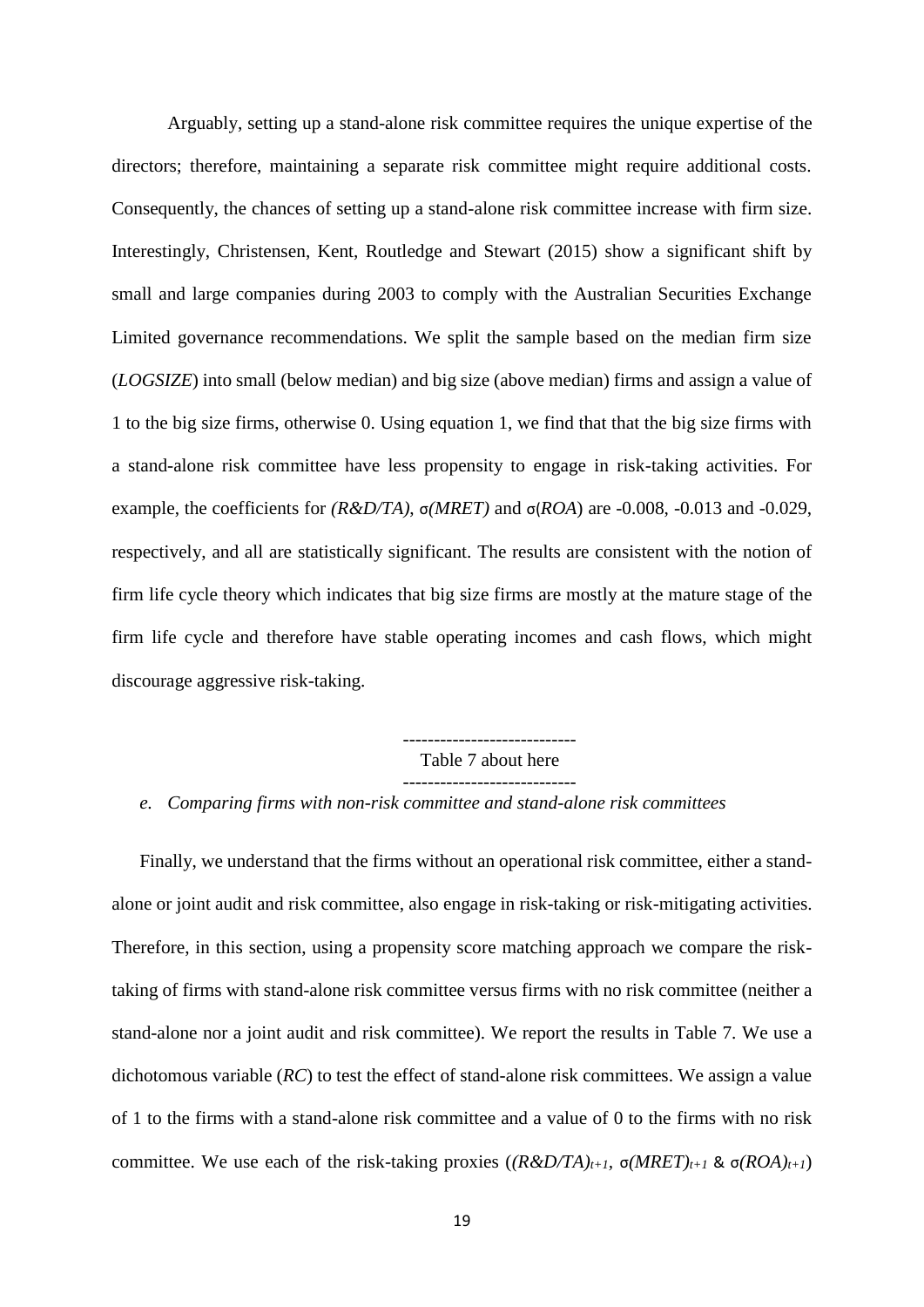separately as a dependent variable and *RC* as an independent variable. Columns 5-7 of Table 7 show that *RC* has a consistently negative association with all the risk-taking proxies, consistent with our findings in Section 4.4.

## *f. Risk taking and other corporate governance characteristics*

To examine whether our primary results of corporate risk-taking based on equation (1) are sensitive to different model specifications, we perform an additional sensitivity test that incorporates different corporate governance characteristics such as board size, board independence and audit quality. Extant corporate governance literature suggests a negative association between risk-taking and board size (e.g., Nakano and Nguyen, 2012). Jensen (1993) points out that when a board gets larger in size, higher coordination and communication costs make the board less likely to function effectively. In contrast, a smaller board is expected to act more consistently with the shareholders' interest by encouraging value-increasing policies, which are possibly riskier than managers would have chosen otherwise (Lee and Lee, 2009; Yermack, 1996). Conventionally, a firm with a higher number of independent directors on board is less likely to be influenced by the CEO; thus, might be relatively less risk-averse relative to a firm with a lower number of independent directors on the board. Finally, a firm with high-risk project relative to a firm with low-risk project might prefer to be audited by nonbig4 audit firms to avoid highlighting audit risk. We measure *BODSIZE* as the natural logarithm of a total number of board members; *BODIND* as the proportion of independent directors on a board and *BIG4* as a dichotomous variable assigned a value of 1 if the auditor is a BIG4 firm, otherwise 0. We add *BODSIZE*, *BODIND* and *BIG4* in equation (1) and re-run the regression.

We still find a negative and statistically significant association between *RC* (coefficient  $= -0.006, -0.015, -0.021; t-stat = -1.93, -1.74, -3.14$  and all the risk-taking proxies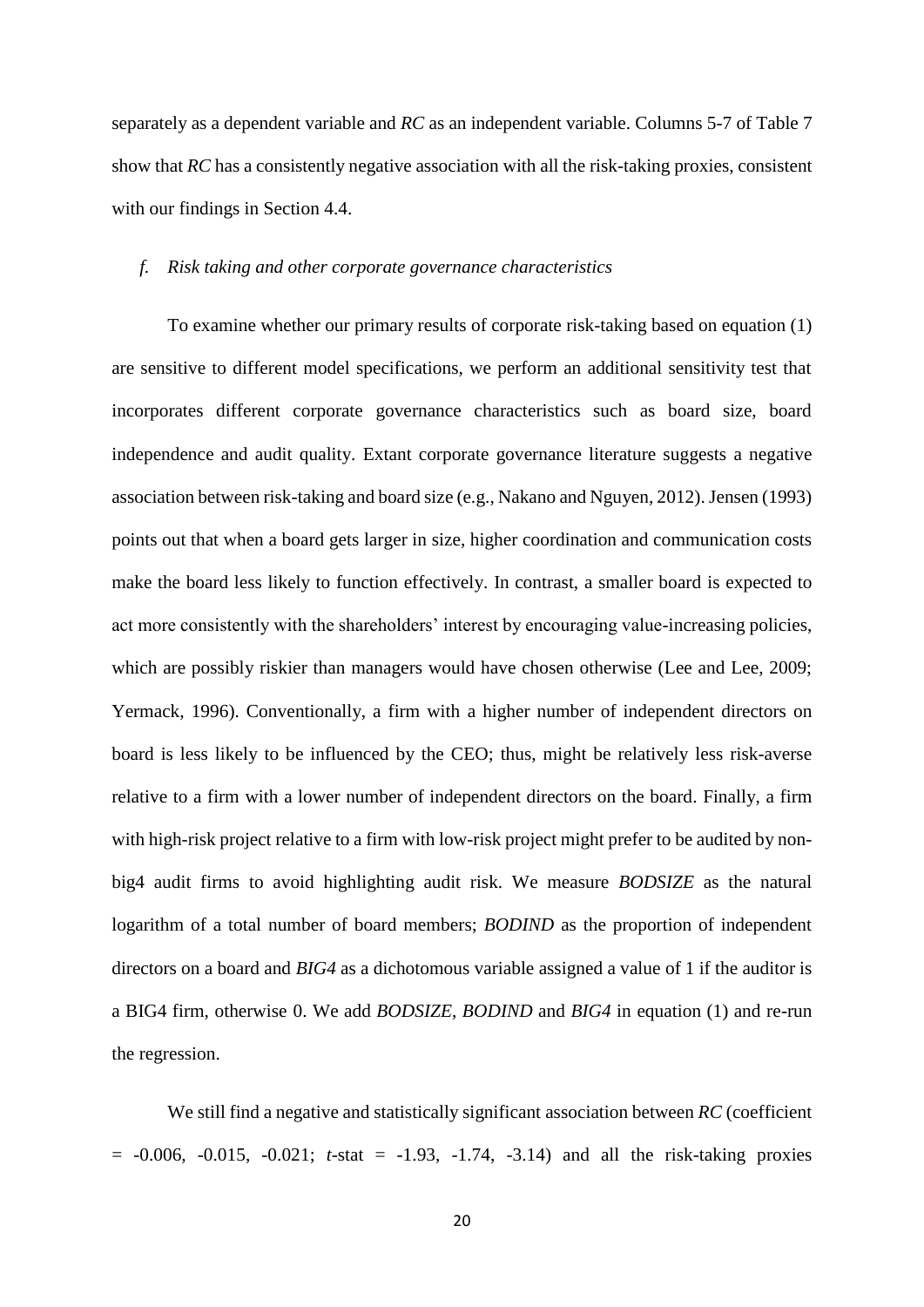$((R&D/TA)<sub>t+1</sub>, \sigma(MRET)<sub>t+1</sub> \& \sigma(ROA)<sub>t+1</sub>).$ <sup>3</sup> *BODIND* shows negative and statistically significant association (coefficient = -0.002, -0.004, -0.003; *t*-stat = -3.87, -1.89, -3.81) with all the risk-taking proxies. Findings of other control variables are consistent with our primary results.

#### *g. Do the risk committee attributes affect risk-taking and firm value?*

As an additional robustness test, we consider other risk committee characteristics that might affect corporate risk-taking and firm value, such as financial expertise, tenure and busyness. Minton, Taillard and Williamson (2014) posit that financial experts can identify risks that are beneficial to shareholders and encourage management to take those risks. Following Güner, Malmendier and Tate (2008), we define financial expertise (FINEXP) as a continuous variable which is measured as the total number of directors with previous experience and expertise as CFO, CEO, or other financial executive positions or holding professional affiliation as CFA, FCA, FCMA, CPA and Ph.D., etc. Anecdotally, the risk perspective of the firm changes with the firm-specific experience (tenure) of a director as a director with longer tenure might be able to reduce corporate risk-taking. We use an average number of years of tenure of the risk committee members (RISKTEN). We also use the busyness of a risk committee since a busy committee might overlook the monitoring vigilance which might lead to selecting risky projects. We use an average number of directorial position held by the risk committee members (RISKBUSY). We estimate the following regression models:

$$
RISK_{it+1} = \partial_0 + \partial_1 RC + \partial_2 LOGSIZE + \partial_3 MTBV + \partial_4 LEV + \partial_5 CAPEX +
$$
  

$$
\partial_6 \Delta SALES + \partial_7 LOGAGE + \partial_8 PM + \partial_9 FINEXP + \partial_{10} RISKTEN + \partial_{11} RISKBUSY +
$$
  

$$
\partial_{12} IMR + \sum \partial_i YEAR + \sum \partial_j INDUSTRY + \varepsilon \dots \dots \dots \dots \dots (4)
$$

**.** 

<sup>&</sup>lt;sup>3</sup> We do not tabulate these results for the sake of brevity.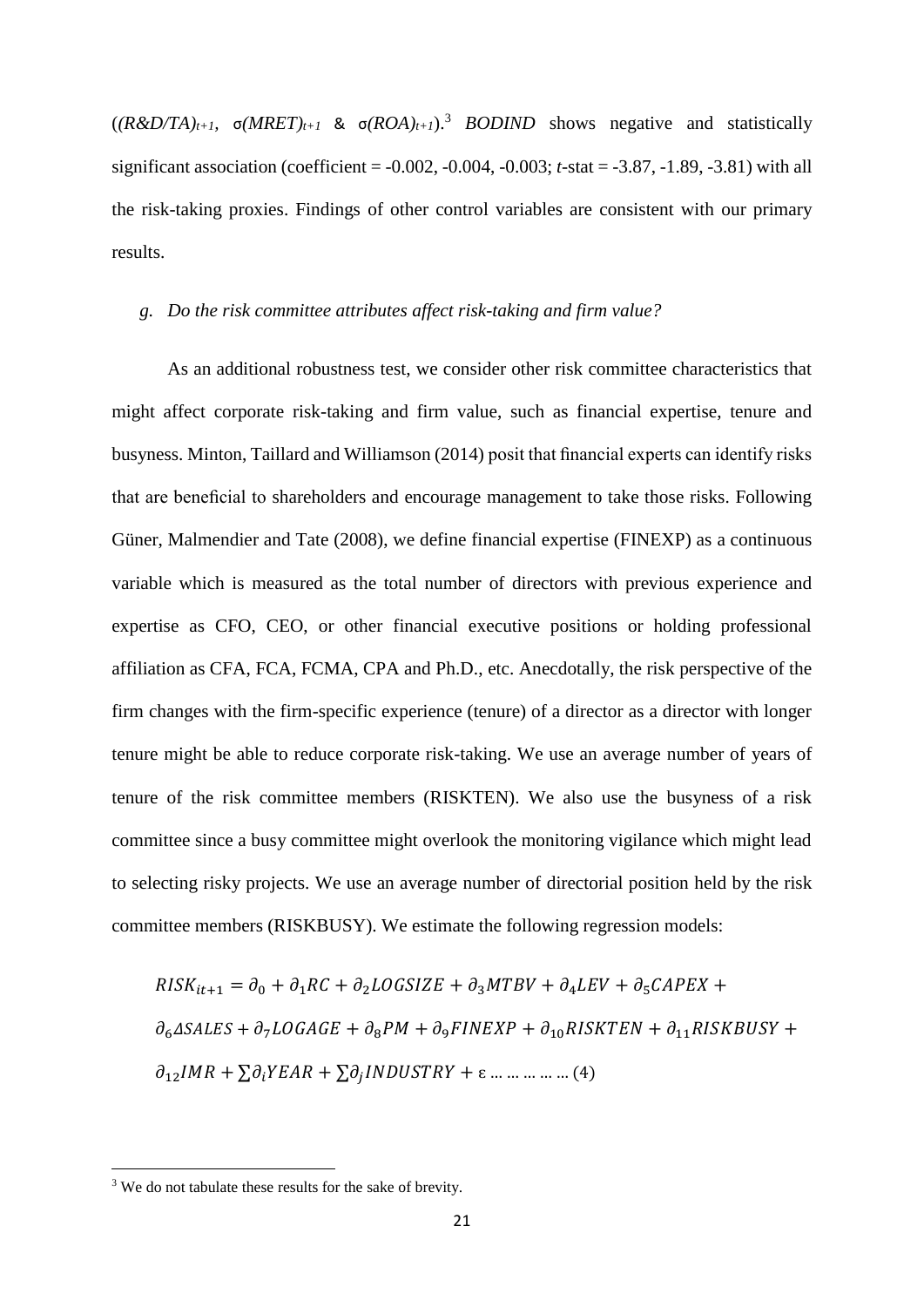$FVAL_{it} = \gamma_0 + \gamma_1 BODSIZE + \gamma_2 BODIND + \gamma_3 BIG4 + \gamma_4 LOGSIZE + \gamma_5 LEV +$  $\gamma_6 M T B V + \gamma_7 CA P E X P + \gamma_8 SA L E CH A N G E + \gamma_9 LO G A G E + \partial_{10} F IN E X P +$  $\partial_{11}$ RISKTEN +  $\partial_{12}$ RISKBUSY +  $\gamma_{13}$ RC +  $\sum \gamma_i Y E A R$  +  $\sum \gamma_j INDUSTRY$  +  $\varepsilon$  ... ... (5)

## ---------------------------- Table 8 about here ----------------------------

Table 8 reports the result of equation (4) and (5). Columns  $2 - 4$  show the impact of a stand-alone risk committee on firm risk-taking (Equation 4). Consistent with our main results, we find that all the measure of risk-taking decline significantly for the firms with a stand-alone risk committee. Among the other variable of interest related to risk committee characteristics, *RISKTEN* shows a negative and statistical significant association (coefficient = -0.002, -0.002, -0.007; *t*-stat = -1.69, -3.71, -4.52) with all the risk-taking proxies [*(R&D/TA)t+1*, σ*(MRET)t+1*  and  $\sigma(ROA)_{t+1}$ ]. Columns 5 and 6 report the impact of a stand-alone risk committee on firm value (Equation 5). We find a positive and statistically significant association between a standalone risk committee (coefficient = 0.024, 0.009; *t*-stat = 2.38, 4.28) and both the measures of firm value (*TOBIN'S Q* and *ROA*). None of the variables representing the characteristics (financial expertise, tenure and busyness) of risk committee show any significant impact on firm value. In sum, all the robustness tests further confirm our main findings that existence of a stand-alone risk committee not only reduces the firm risk-taking but also enhances the firm value.

## **5. Conclusion**

In this paper, we examined the impact of stand-alone risk committee on corporate risktaking and firm value. The primary objective of a stand-alone risk committee is to effectively manage the risk profile of the company and its members are experts in risk management. Therefore, we expected a relative decline in the risk-taking measure for the firms with standalone risk committees as those firms are required to disclose additional risk-relevant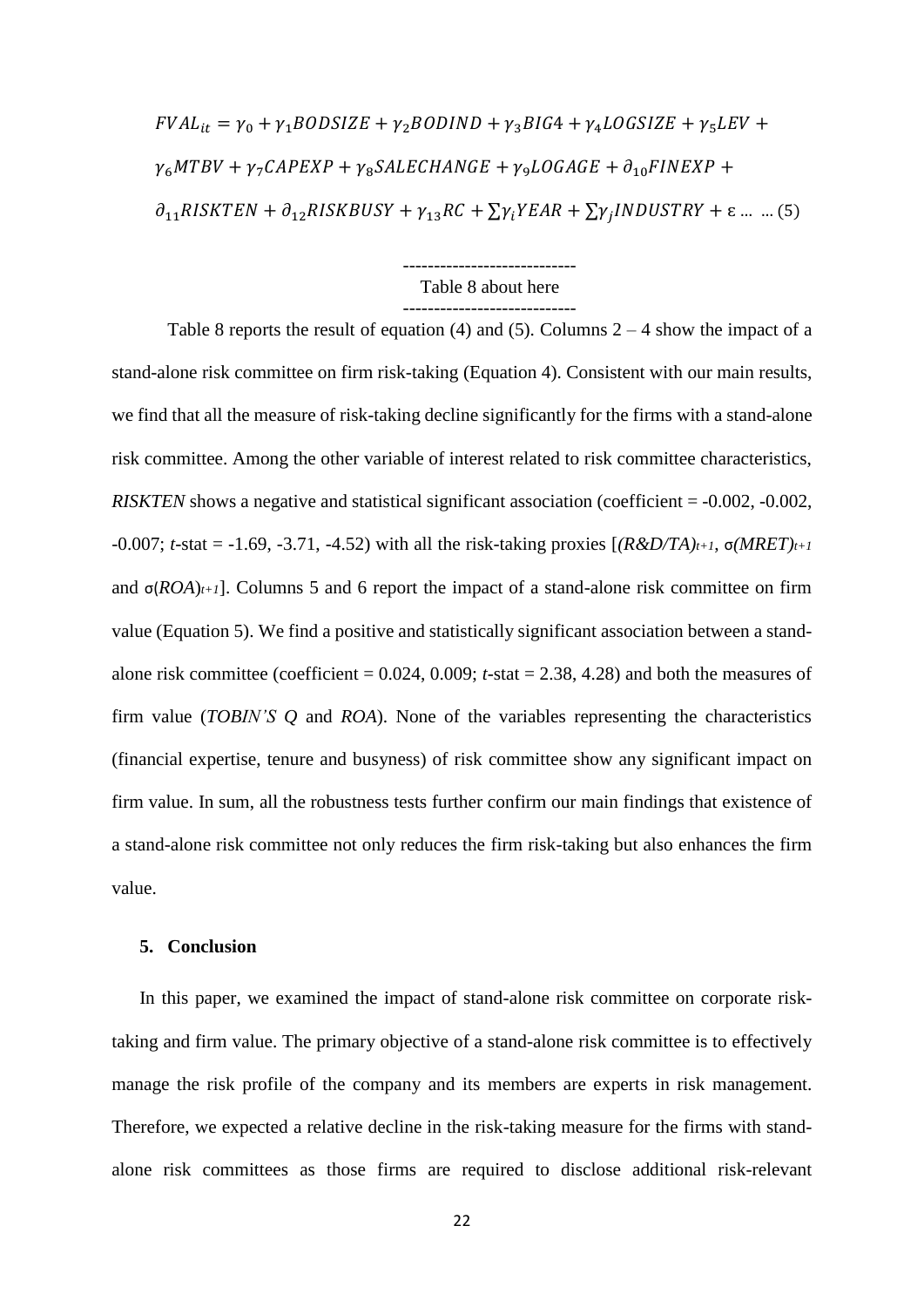information. Furthermore, we suggested that the existence of a stand-alone risk committee would increase the value of the firm, as it is regarded as an indicator of good corporate governance in the effective management of the firm's risk-related activities.

We empirically examined our hypotheses using data for the years 2001-2013 from publicly trading Australian firms which had either a stand-alone risk committee or a joint audit and risk committee. We used three different measures to define corporate risk-taking, i.e., the level of research and development *(R&D/TA)* as an investment risk measure, the standard deviation of returns σ*(MRET)* as a market-based measure, and the standard deviation of return on assets σ(*ROA)* as an accounting measure. We document a significant negative relationship between corporate risk-taking and the existence of a stand-alone risk committee. Furthermore, we find that the firms with a stand-alone risk committee have a relatively higher firm values. Therefore, these results support our hypothesis that a stand-alone risk committee not only reduces firm corporate risk-taking but also enhances firm value. Our results are robust to controls for firmspecific characteristics, corporate governance-related variables and use of a Propensity Score Matching technique.

Our study contributes to the existing corporate governance literature in at least two ways. First, it presents the new evidence that firms that are subject to the same economic conditions and regulations differ in their corporate risk-taking based on their choice of the committee to manage firm risk. Second, our study is the first to empirically examine the impact of standalone risk committee on corporate risk-taking and firm value. Our study is subject to limitations, and the primary limitation is that we keep our analysis limited to Australian firms because of the unavailability of data for other countries. Therefore, we hope that future research can further explore the relationship between corporate risk-taking and stand-alone risk committee in international settings.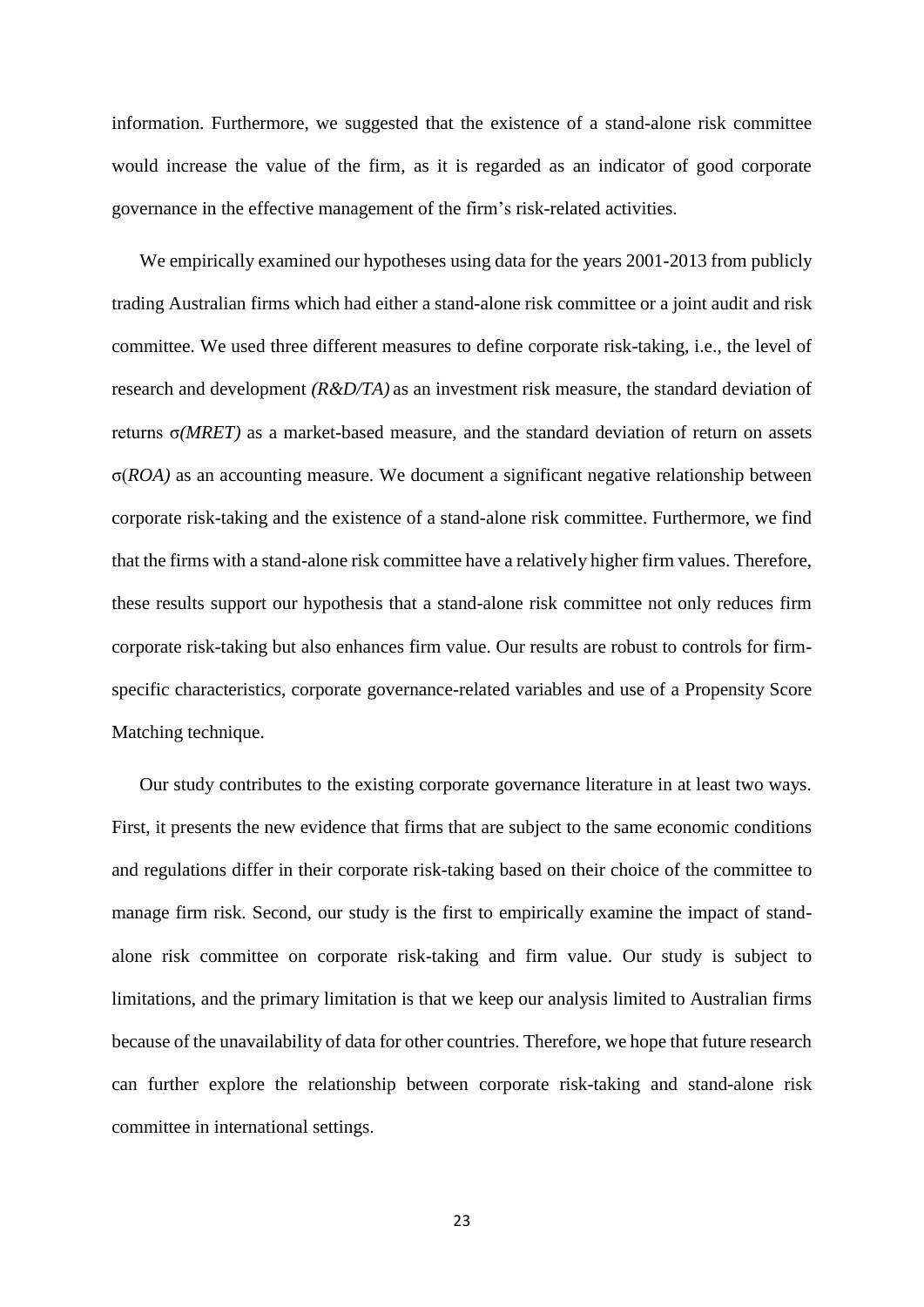## **References**

- Aebi, V., Sabato, G., Schmid, M., 2012. Risk management, corporate governance, and bank performance in the financial crisis. Journal of Banking & Finance 36, 3213-3226.
- Amihud, Y., Lev, B., 1981. Risk reduction as a managerial motive for conglomerate mergers. The Bell Journal of Economics, 605-617.
- Anthony, J.H., Ramesh, K., 1992. Association between accounting performance measures and stock prices: A test of the life cycle hypothesis. Journal of Accounting and Economics 15, 203-227.
- Bargeron, L.L., Lehn, K.M., Zutter, C.J., 2010. Sarbanes-Oxley and corporate risk-taking. Journal of Accounting and Economics 49, 34-52.
- Baxter, R., Bedard, J.C., Hoitash, R., Yezegel, A., 2013. Enterprise risk management program quality: Determinants, value relevance, and the financial crisis. Contemporary Accounting Research 30, 1264-1295.
- Bhagat, S., Welch, I., 1995. Corporate research & development investments international comparisons. Journal of Accounting and Economics 19, 443-470.
- Board, F.S., 2013. Thematic review on risk governance, Peer Review Report.
- Brown, I., Steen, A., Foreman, J., 2009. Risk management in corporate governance: A review and proposal. Corporate Governance: An International Review 17, 546-558.
- Carter, D.A., Simkins, B.J., Simpson, W.G., 2003. Corporate governance, board diversity, and firm value. Financial review 38, 33-53.
- Christensen, J., Kent, P., Routledge, J., Stewart, J., 2015. Do corporate governance recommendations improve the performance and accountability of small listed companies? Accounting & Finance 55, 133-164.
- Council, A.C.G., 2014. Corporate governance principles and recommendations. ASX Corporate Governance Council Sydney.
- Daly, K., Bocchino, C., 2006. Where is the risk. Audit Roundup, Directorship, available at: www. directorship. com.
- Eisenhardt, K.M., 1989. Agency theory: An assessment and review. Academy of Management Review 14, 57-74.
- Gomez‐Mejia, L.R., Campbell, J.T., Martin, G., Hoskisson, R.E., Makri, M., Sirmon, D.G., 2014. Socioemotional wealth as a mixed gamble: Revisiting family firm R&D investments with the behavioral agency model. Entrepreneurship Theory and Practice 38, 1351-1374.
- Gordon, L.A., Loeb, M.P., Tseng, C.-Y., 2009. Enterprise risk management and firm performance: A contingency perspective. Journal of Accounting and Public Policy 28, 301-327.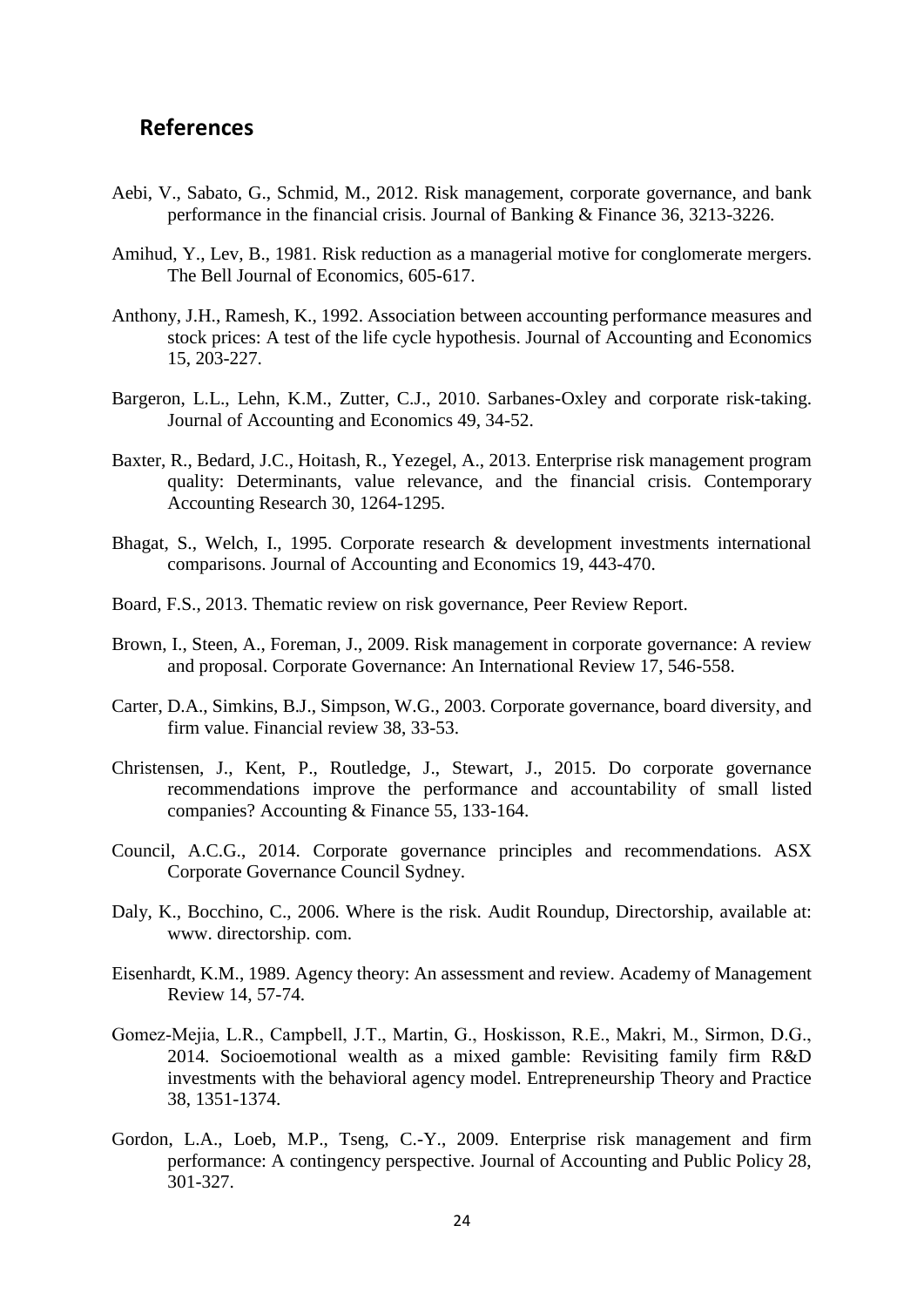- Güner, A.B., Malmendier, U., Tate, G., 2008. Financial expertise of directors. Journal of Financial Economics 88, 323-354.
- Habib, A., Hasan, M.M., 2017. Firm life cycle, corporate risk-taking and investor sentiment. Accounting and Finance 57, 465-497.
- Hines, C.S., Peters, G.F., 2015. Voluntary risk management committee formation: Determinants and short-term outcomes. Journal of Accounting and Public Policy 34, 267-290.
- Hirshleifer, D., Thakor, A.V., 1992. Managerial conservatism, project choice, and debt. Review of Financial Studies 5, 437-470.
- Holmstrom, B., Costa, J.R.I., 1986. Managerial incentives and capital management. The Quarterly Journal of Economics 101, 835-860.
- Jensen, M.C., 1993. The modern industrial revolution, exit, and the failure of internal control systems. the Journal of Finance 48, 831-880.
- John, K., Litov, L., Yeung, B., 2008. Corporate governance and risk‐taking. The Journal of Finance 63, 1679-1728.
- Koh, P.-S., Reeb, D.M., 2015. Missing R&D. Journal of Accounting and Economics 60, 73- 94.
- Laeven, L., Levine, R., 2009. Bank governance, regulation and risk taking. Journal of Financial Economics 93, 259-275.
- Lee, K.-W., Lee, C.-F., 2009. Cash holdings, corporate governance structure and firm valuation. Review of Pacific Basin Financial Markets and Policies 12, 475-508.
- Li, K., Griffin, D., Yue, H., Zhao, L., 2013. How does culture influence corporate risk-taking? Journal of Corporate Finance 23, 1-22.
- Lobo, G.J., 2017. Accounting research in banking–a review. China Journal of Accounting Research 10, 1-7.
- McConnell, J.J., Servaes, H., 1990. Additional evidence on equity ownership and corporate value. Journal of Financial economics 27, 595-612.
- Minton, B.A., Taillard, J.P., Williamson, R., 2014. Financial expertise of the board, risk taking, and performance: Evidence from bank holding companies. Journal of Financial and Quantitative Analysis 49, 351-380.
- Nakano, M., Nguyen, P., 2012. Board size and corporate risk taking: further evidence from Japan. Corporate Governance: An International Review 20, 369-387.
- Ng, T.-H., Chong, L.-L., Ismail, H., 2012. Is the risk management committee only a procedural compliance? An insight into managing risk taking among insurance companies in Malaysia. The Journal of Risk Finance 14, 71-86.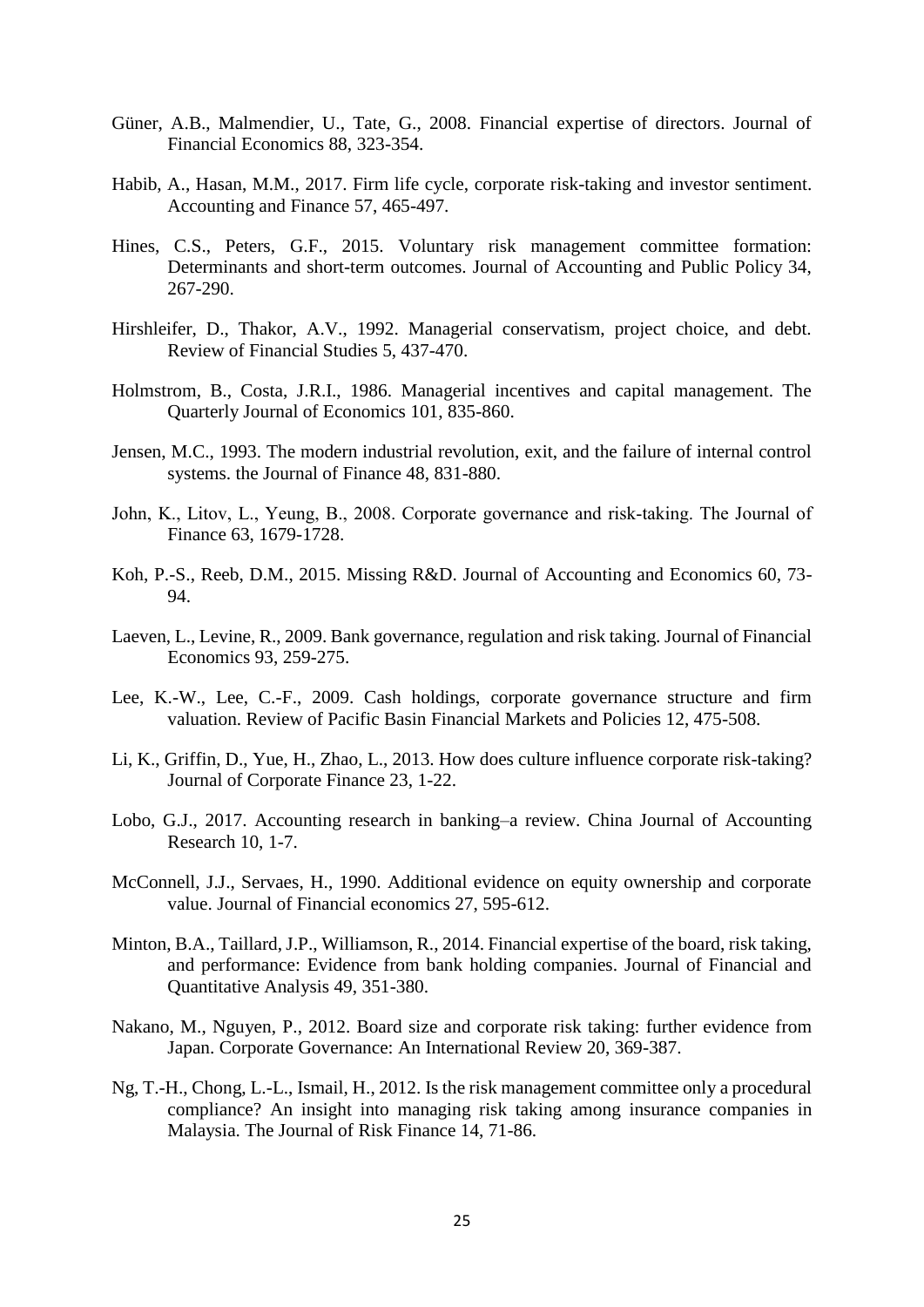- Nguyen, P., 2011. Corporate governance and risk-taking: Evidence from Japanese firms. Pacific-Basin Finance Journal 19, 278-297.
- Nocco, B.W., Stulz, R.M., 2006. Enterprise risk management: Theory and practice. Journal of applied corporate finance 18, 8-20.
- Petersen, M.A., 2009. Estimating standard errors in finance panel data sets: Comparing approaches. The Review of Financial Studies 22, 435-480.
- Rogers, D.A., 2002. Does executive portfolio structure affect risk management? CEO risktaking incentives and corporate derivatives usage. Journal of Banking & Finance 26, 271-295.
- Rosenbaum, P.R., Rubin, D.B., 1983. The central role of the propensity score in observational studies for causal effects. Biometrika, 41-55.
- Rosenstein, S., Wyatt, J.G., 1990. Outside directors, board independence, and shareholder wealth. Journal of financial economics 26, 175-191.
- Shleifer, A., Vishny, R.W., 1986. Large shareholders and corporate control. Journal of political economy 94, 461-488.
- Shleifer, A., Wolfenzon, D., 2002. Investor protection and equity markets. Journal of Financial Economics 66, 3-27.
- Subramaniam, N., McManus, L., Zhang, J., 2009. Corporate governance, firm characteristics and risk management committee formation in Australian companies. Managerial Auditing Journal 24, 316-339.
- Villalonga, B., Amit, R., 2006. How do family ownership, control and management affect firm value? Journal of financial Economics 80, 385-417.
- Wright, P., Kroll, M., Krug, J.A., Pettus, M., 2007. Influences of top management team incentives on firm risk taking. Strategic Management Journal 28, 81-89.
- Yatim, P., 2010. Board structures and the establishment of a risk management committee by Malaysian listed firms. Journal of Management & Governance 14, 17-36.
- Yermack, D., 1996. Higher market valuation of companies with a small board of directors. Journal of financial economics 40, 185-211.
- Zahra, S.A., 2005. Entrepreneurial risk taking in family firms. Family business review 18, 23- 40.
- Zaman, M., 2001. Turnbull–generating undue expectations of the corporate governance role of audit committees. Managerial Auditing Journal 16, 5-9.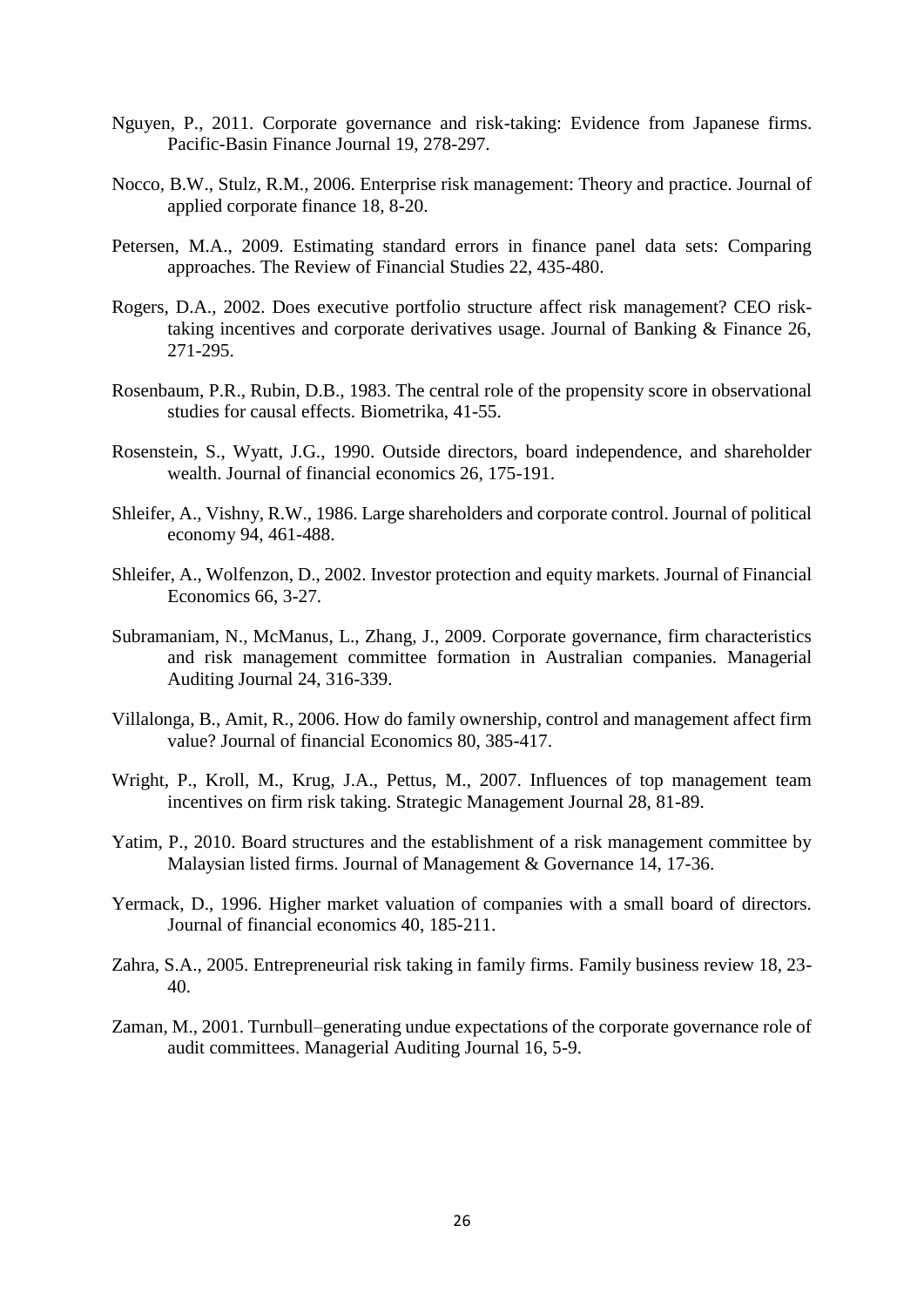#### **Table 1 – Sample Distribution**

| <b>Details</b>                                                                                     | Firm<br>Year |
|----------------------------------------------------------------------------------------------------|--------------|
| Initial Sample $2001 - 2013$                                                                       | 13,488       |
| <b>Less:</b> missing firms and years in matched <i>DataStream</i> and <i>SIRCA</i>                 | 5,958        |
| Less: firm-year observations pertaining to financial institutes                                    | 811          |
| Less: No operational risk committees (neither a stand-alone nor a joint audit and risk committee). | 4,818        |
| <b>Final Sample</b>                                                                                | 1.901        |

| Table 2 - Panel A: Descriptive Statistics |  |  |  |
|-------------------------------------------|--|--|--|
|-------------------------------------------|--|--|--|

| <b>Variable</b>    | <b>Mean</b> | Std. Dev. | <b>Median</b> | Min       | <b>Max</b> |
|--------------------|-------------|-----------|---------------|-----------|------------|
| RC                 | 0.127       | 0.333     | 0.000         | 0.000     | 1.000      |
| (R&D/TA)           | 0.016       | 0.071     | 0.000         | 0.000     | 1.074      |
| $\sigma(MRET)$     | 0.172       | 0.138     | 0.110         | 0.000     | 1.816      |
| $\sigma(ROA)$      | 0.137       | 0.330     | 0.050         | 0.000     | 5.818      |
| TOBIN'SO           | 0.709       | 0.212     | 0.746         | $-2.391$  | 1.115      |
| ROA                | 0.064       | 0.351     | 0.197         | $-0.301$  | 1.024      |
| <b>LOGSIZE</b>     | 10.931      | 2.138     | 11.80         | 3.136     | 18.157     |
| <b>MTBV</b>        | 2.054       | 1.825     | 1.610         | $-3.920$  | 8.900      |
| <b>LEV</b>         | 0.106       | 0.182     | 0.090         | 0.000     | 3.020      |
| <b>CAPEXP</b>      | 0.089       | 0.112     | 0.040         | $-0.520$  | 0.567      |
| <b>SALESCHANGE</b> | 0.255       | 0.776     | 0.080         | $-1.810$  | 3.800      |
| <i>LOGAGE</i>      | 2.438       | 0.618     | 2.400         | 0.000     | 3.714      |
| PM                 | $-2.558$    | 5.495     | 0.060         | $-15.400$ | 15.399     |
| <b>MILLS</b>       | 2.842       | 0.749     | 2.740         | 0.000     | 5.798      |
| <b>BODSIZE</b>     | 5.991       | 2.228     | 7.000         | 1.000     | 17.000     |
| <b>BODIND</b>      | 4.353       | 2.172     | 5.000         | 0.000     | 15.000     |
| BIG4               | 0.595       | 0.491     | 1.000         | 0.000     | 1.000      |

**Note:** *RC* is a dummy variable assigned as a value of 1 when the firm has a stand-alone risk committee, otherwise 0; (*R&D/TA)* indicates the total investment on research and development scaled by total assets; σ(*MRET)* is the standard deviation of monthly stock return; σ(*MRET)* indicates standard deviation of return on assets which is measure as the standard deviation of the income before tax and extraordinary items and scaled by total assets; Tobin's Q is measured as a ratio of the firm's market value to total assets; ROA is measured as the ratio of income before extraordinary items divided by total assets; *LOGSIZE* is firm size measured by the natural logarithm of total assets; *MTBV* is market value of firm scaled by total equity; *LEV* is firm leverage measured by total debt to total assets; *CAPEXP* is capital expenditure scaled by market value of assets; *SALESCHANGE* is sales growth measured by changes in sales scaled by total assets; *LOGAGE* is firm age measured by the natural logarithm of firm age since the firm was listed in ASX; *PM* is the profit margin measured by the net income before extraordinary items and tax scaled by total sales; *BODSIZE* is the size of board directorship measured by the natural logarithm of total board size; *BODIND* is the representation of independent directors in the board measure as a ratio of total number of independent directors to total board size; *BIG4* is audit quality, assigned as a value of 1 if the firm is audited by a big-4 auditor, otherwise 0.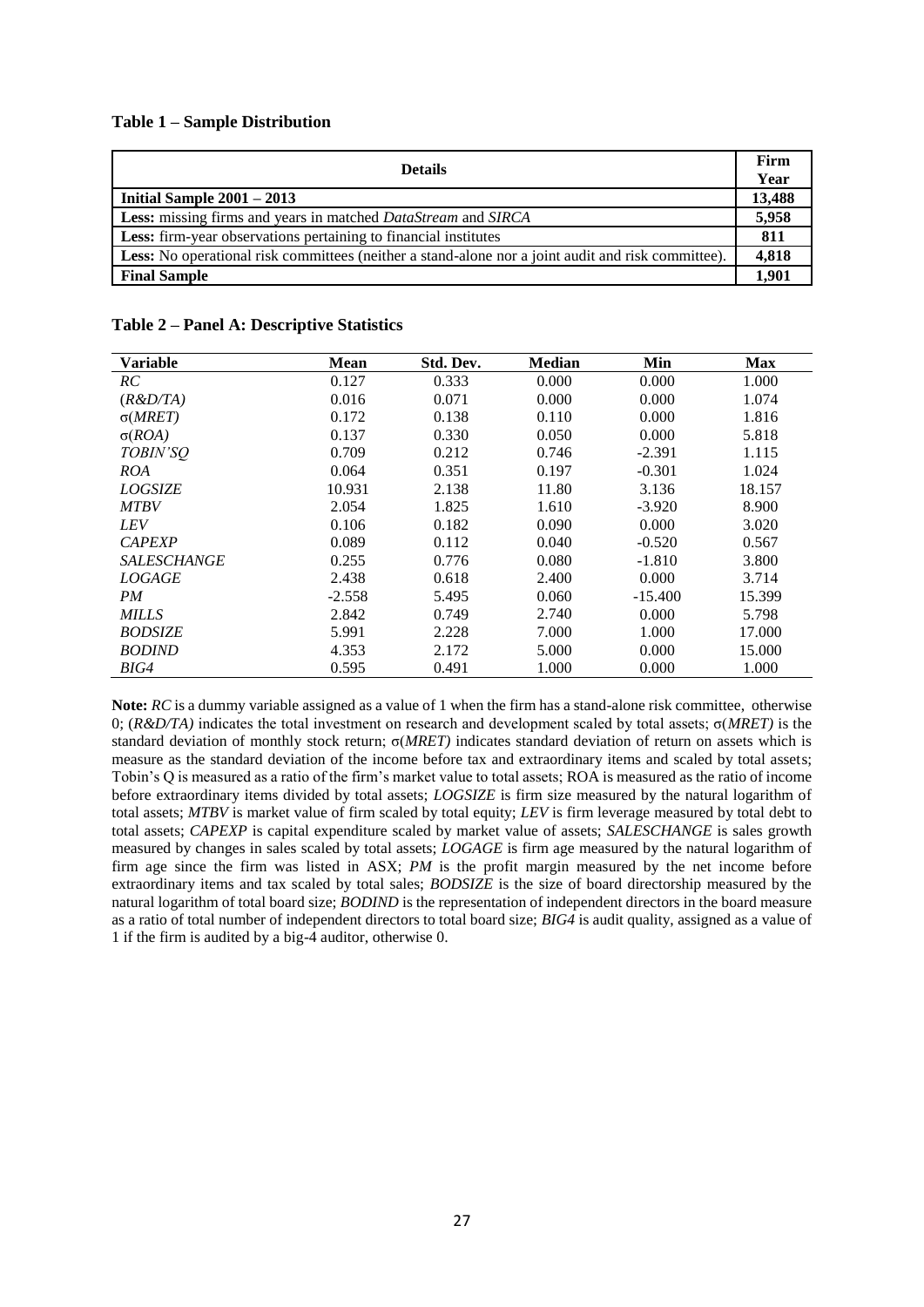| <b>Variables</b>   | $RC = 0$   | $RC = 1$  | <b>Mean Difference</b>  |
|--------------------|------------|-----------|-------------------------|
|                    | $N = 1660$ | $N = 241$ | (t-statistic)           |
| (R & D/TA)         | 0.019      | 0.0002    | $0.018(3.65)$ ***       |
| $\sigma(MRET)$     | 0.137      | 0.095     | $0.042(6.34)$ ***       |
| $\sigma (ROA)$     | 0.099      | 0.032     | $0.067(4.97)$ ***       |
| TOBIN'SO           | 0.600      | 0.725     | $-0.125$ $(-8.70)$ ***  |
| ROA                | $-0.061$   | 0.015     | $-0.076(-3.09)$ ***     |
| <b>LOGSIZE</b>     | 11.75      | 13.51     | $-1.75$ ( $-13.14$ )*** |
| <b>MTBV</b>        | 2.147      | 1.984     | $0.163(1.69)$ *         |
| <b>LEV</b>         | 0.128      | 0.168     | $-0.04$ $(-3.72)$ ***   |
| <b>CAPEXP</b>      | 0.083      | 0.075     | 0.007(1.06)             |
| <b>SALESCHANGE</b> | 0.213      | 0.181     | 0.032(0.72)             |
| <b>LOGAGE</b>      | 2.357      | 2.599     | $-0.242 (-5.38)$ ***    |
| PM                 | $-1.438$   | $-0.647$  | $-0.791(-2.71)$ **      |
| <b>BODSIZE</b>     | 6.764      | 8.386     | $-1.622(-10.67)$ ***    |
| <b>BODIND</b>      | 5.175      | 6.502     | $-1.327$ $(-8.94)$ ***  |
| BIG4               | 0.729      | 0.822     | $-0.093$ $(-3.79)$ ***  |

**Table 2 – Panel B: Mean-difference Statistics**

**Note:** See Table 2, Panel A for variable definition. \*\*\*, \*\*, \* indicates p<0.01, p<0.05, p<0.10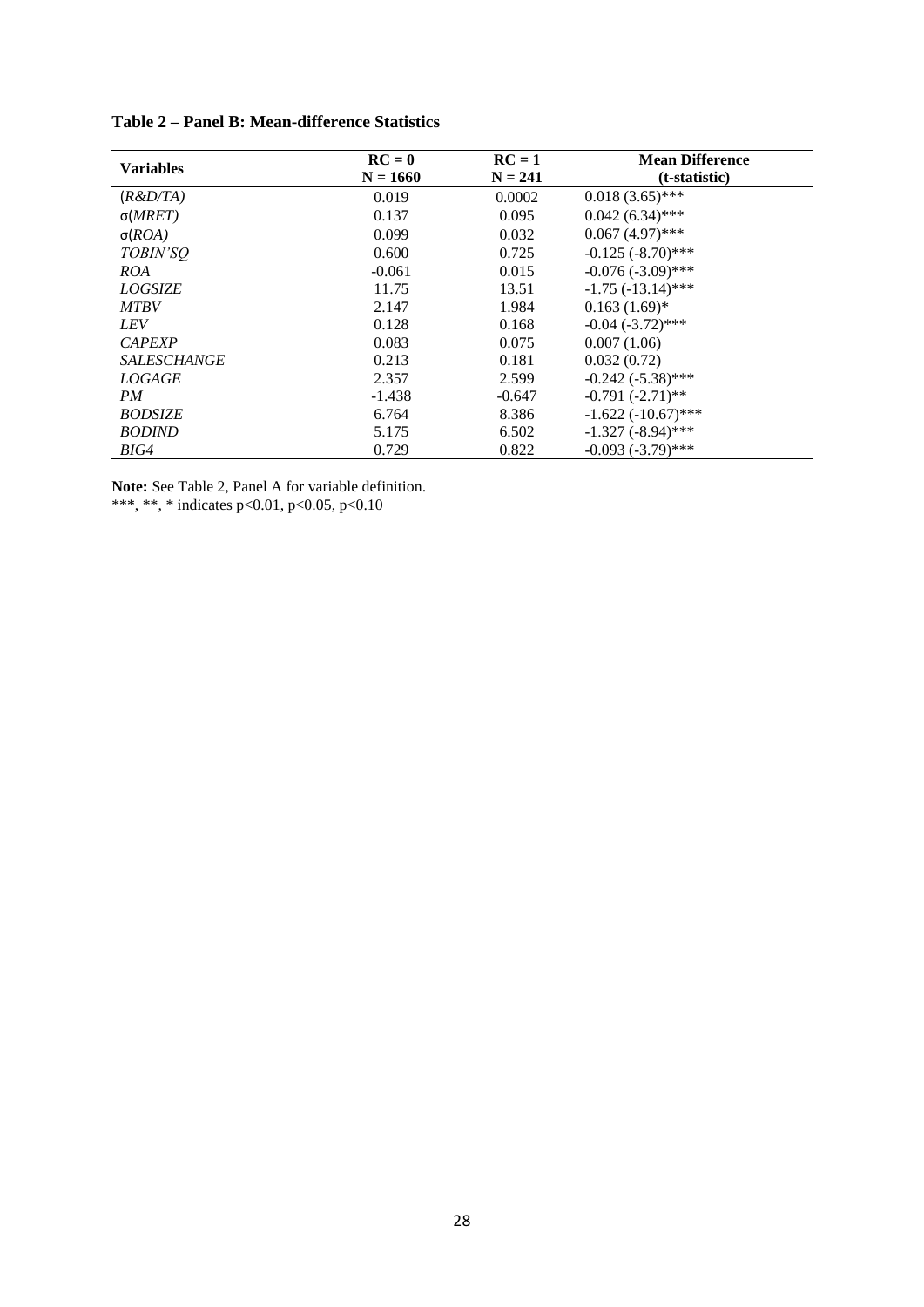| Table 2 – Panel C: Correlation analysis |  |  |
|-----------------------------------------|--|--|
|-----------------------------------------|--|--|

| <b>Variables</b>   |            | 2          | 3          | 4          | 5          | 6         | 7         | 8          | 9          | 10         | 11       | 12         | 13       | 14         | 15   | 16 |
|--------------------|------------|------------|------------|------------|------------|-----------|-----------|------------|------------|------------|----------|------------|----------|------------|------|----|
| RC(1)              | 1.00       |            |            |            |            |           |           |            |            |            |          |            |          |            |      |    |
| (R&D/TA)(2)        | $-0.08***$ | 1.00       |            |            |            |           |           |            |            |            |          |            |          |            |      |    |
| $\sigma(MRET)$ (3) | $-0.15***$ | $0.16***$  | 1.00       |            |            |           |           |            |            |            |          |            |          |            |      |    |
| $\sigma(ROA)$ (4)  | $-0.12***$ | $0.20***$  | $0.26***$  | 1.00       |            |           |           |            |            |            |          |            |          |            |      |    |
| TOBIN'SQ(5)        | $0.19***$  | $0.08***$  | $0.14***$  | $0.11***$  | 1.00       |           |           |            |            |            |          |            |          |            |      |    |
| ROA(6)             | $0.071***$ | $0.31***$  | $0.27***$  | $0.26***$  | $0.085***$ | 1.00      |           |            |            |            |          |            |          |            |      |    |
| BODSIZE (7)        | $0.24***$  | $-0.07***$ | $-0.26***$ | $-0.16***$ | $-0.18**$  | $0.15***$ | 1.00      |            |            |            |          |            |          |            |      |    |
| BODIND(8)          | $0.20***$  | $-0.07***$ | $-0.27***$ | $-0.16***$ | $0.19***$  | $0.16***$ | $0.90***$ | 1.00       |            |            |          |            |          |            |      |    |
| BIG4(8)            | $0.07**$   | $-0.03$    | $-0.25***$ | $-0.16***$ | $0.13***$  | $0.17***$ | $0.30***$ | $0.34***$  | 1.00       |            |          |            |          |            |      |    |
| LOGSIZE(10)        | $0.29***$  | $-0.24***$ | $-0.43***$ | $-0.36***$ | $0.15***$  | $0.40***$ | $0.66***$ | $0.64***$  | $0.44***$  | 1.00       |          |            |          |            |      |    |
| LEV(11)            | $0.10***$  | $-0.15***$ | $-0.22***$ | $-0.22***$ | $0.06**$   | $0.08***$ | $0.17***$ | $0.15***$  | $0.14***$  | $0.30***$  | 1.00     |            |          |            |      |    |
| MTBV(12)           | $-0.03$    | $0.17***$  | $-0.09***$ | $0.14***$  | 0.03       | $0.07***$ | 0.00      | $-0.02$    | $-0.01$    | $-0.10***$ | 0.01     | 1.00       |          |            |      |    |
| CAPEXP(13)         | $-0.03$    | $-0.13***$ | $0.12***$  | $-0.01$    | $0.10***$  | $0.00\,$  | 0.03      | 0.02       | $-0.03$    | 0.02       | $-0.02$  | $0.08***$  | 1.00     |            |      |    |
| SALESCHANGE (14)   | $-0.02$    | $-0.01$    | $0.07**$   | $0.11***$  | $0.09***$  | $0.08***$ | $-0.06**$ | $-0.07***$ | $-0.11***$ | $-0.05**$  | $0.00\,$ | $0.14***$  | $0.14**$ | 1.00       |      |    |
| LOGAGE(15)         | $0.12***$  | $-0.02$    | $-0.09***$ | $-0.06**$  | $-0.07**$  | $-0.03$   | $0.23***$ | $0.29***$  | $0.14***$  | $0.29***$  | 0.02     | $-0.07***$ | 0.03     | $-0.13***$ | 1.00 |    |

Note: See Table 2, Panel A for variable definition. \*\*\*, \*\*, \* indicates p<0.01, p<0.05, p<0.10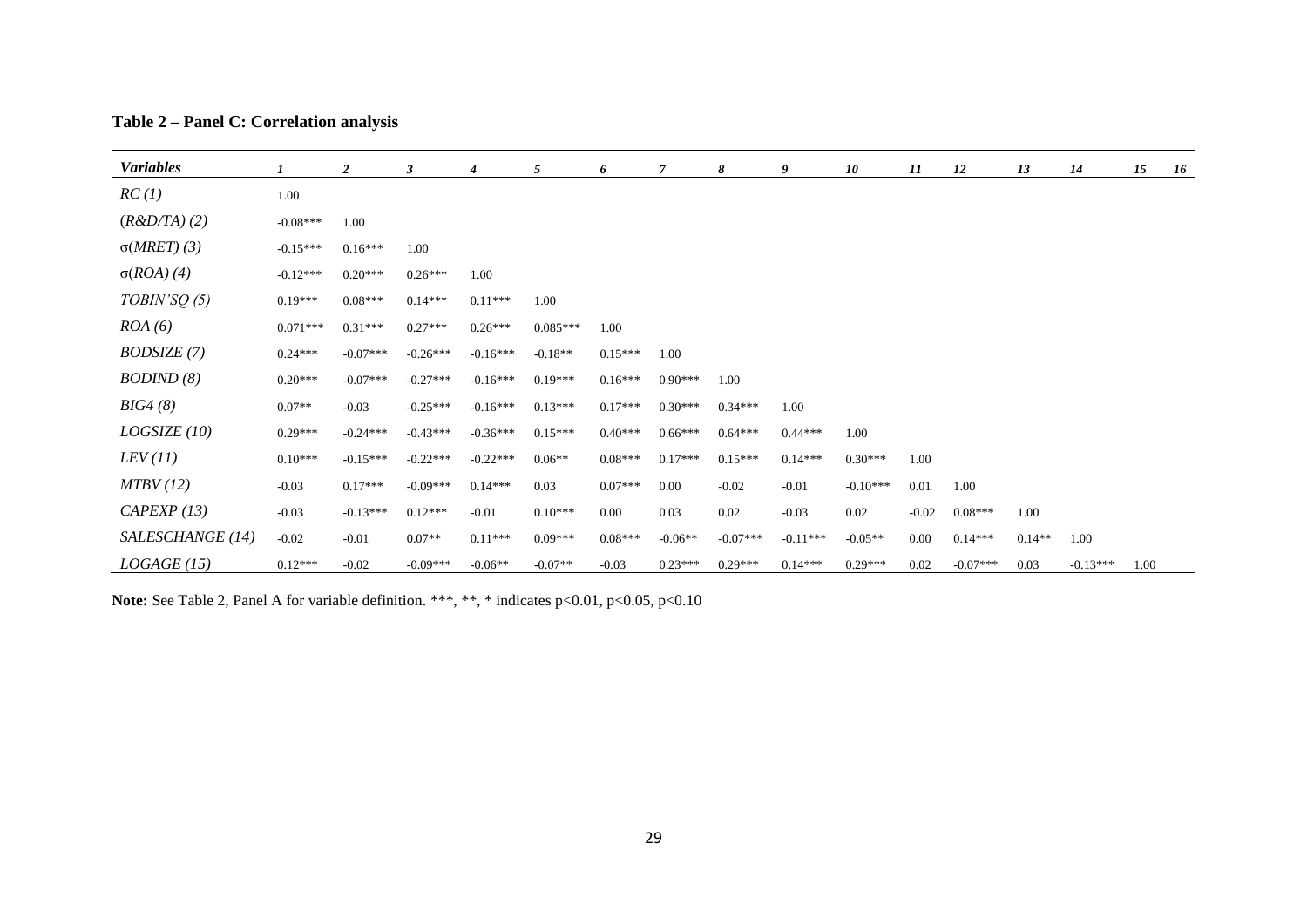|                  | First          |                  |                      |                     |                  |                      |                     |
|------------------|----------------|------------------|----------------------|---------------------|------------------|----------------------|---------------------|
| <b>Variables</b> | <b>Stage</b>   | $(R&D/TA)_{t+1}$ | $\sigma(MRET)_{t+1}$ | $\sigma(ROA)_{t+1}$ | $(R&D/TA)_{t+1}$ | $\sigma(MRET)_{t+1}$ | $\sigma(ROA)_{t+1}$ |
|                  | $DEF =$        |                  |                      |                     |                  |                      |                     |
|                  | RC             |                  |                      |                     |                  |                      |                     |
| Constant         | $-5.217***$    | $0.021***$       | $0.141***$           | $0.099***$          | $0.055***$       | $0.409***$           | $0.205**$           |
|                  | $[-6.33]$      | [10.85]          | [14.34]              | [9.24]              | [5.15]           | [10.27]              | [2.74]              |
| <b>BODSIZE</b>   | $0.193**$      |                  |                      |                     |                  |                      |                     |
|                  | [2.66]         |                  |                      |                     |                  |                      |                     |
| <b>BODIND</b>    | $-0.234***$    |                  |                      |                     |                  |                      |                     |
|                  | $[-3.18]$      |                  |                      |                     |                  |                      |                     |
| BIG4             | $-0.316$       |                  |                      |                     |                  |                      |                     |
|                  | $[-1.43]$      |                  |                      |                     |                  |                      |                     |
| <b>LOGSIZE</b>   | $0.307***$     |                  |                      |                     | $-0.005***$      | $-0.018***$          | $-0.015***$         |
|                  | [4.79]         |                  |                      |                     | $[-5.26]$        | $[-9.21]$            | $[-3.90]$           |
| LEV              | 1.239**        |                  |                      |                     | $-0.024**$       | $-0.042**$           | $-0.085**$          |
|                  | [2.34]         |                  |                      |                     | $[-2.29]$        | $[-2.77]$            | $[-2.99]$           |
| <b>MTBV</b>      | $-0.041$       |                  |                      |                     | $0.005***$       | $-0.009***$          | $0.013***$          |
|                  | $[-0.79]$      |                  |                      |                     | [6.29]           | $[-8.18]$            | [6.12]              |
| <b>CAPEXP</b>    |                |                  |                      |                     | $-0.082***$      | $0.117***$           | 0.026               |
|                  |                |                  |                      |                     | $[-5.71]$        | [6.26]               | [0.74]              |
| SALESCHANGE      |                |                  |                      |                     | 0.001            | $0.008**$            | $0.016**$           |
|                  |                |                  |                      |                     | $[-0.10]$        | [2.74]               | [2.88]              |
| <b>LOGAGE</b>    |                |                  |                      |                     | $0.004*$         | 0.001                | 0.002               |
|                  |                |                  |                      |                     | [1.85]           | [0.39]               | [0.39]              |
| PM               |                |                  |                      |                     | $-0.002$ ***     | $-0.005***$          | $-0.002**$          |
|                  |                |                  |                      |                     | $[-4.69]$        | $[-8.76]$            | $[-2.47]$           |
| IMR              |                |                  |                      |                     | $0.012**$        | $-0.016**$           | 0.011               |
|                  |                |                  |                      |                     | [2.08]           | $[-2.28]$            | [0.82]              |
| RC               |                | $-0.018***$      | $-0.033***$          | $-0.061***$         | $-0.014**$       | $-0.014**$           | $-0.023**$          |
|                  |                | $[-3.21]$        | $[-4.49]$            | $[-3.96]$           | $[-2.34]$        | $[-2.30]$            | $[-2.01]$           |
| <b>INDUSTRY</b>  | Controlled     | Controlled       | Controlled           | Controlled          | Controlled       | Controlled           | Controlled          |
| <b>YEAR</b>      | Controlled     | Controlled       | Controlled           | Controlled          | Controlled       | Controlled           | Controlled          |
| F-statistics/LR  | 319.47***      | 21.12            | 25.13***             | 23.21               | 16.91***         | $60.02***$           | 32.79***            |
| Chi <sub>2</sub> |                |                  |                      |                     |                  |                      |                     |
| Probability      | 0.000          | 0.000            | 0.000                | 0.000               | 0.000            | 0.000                | 0.000               |
| Pseudo R-square  | 22.20          |                  |                      |                     |                  |                      |                     |
| Adjusted R-      | $\overline{a}$ | 12.72            | 19.19                | 17.19               | 26.28            | 29.66                | 18.16               |
| Square           |                |                  |                      |                     |                  |                      |                     |
| Observations     | 1901           | 1901             | 1901                 | 1901                | 1901             | 1901                 | 1901                |

| <b>Table 3: Regression Analysis</b> |  |  |  |
|-------------------------------------|--|--|--|
|-------------------------------------|--|--|--|

**Note:** See Table 2, Panel A for variable definition.

\*\*\*, \*\*, \* indicates p<0.01, p<0.05, p<0.10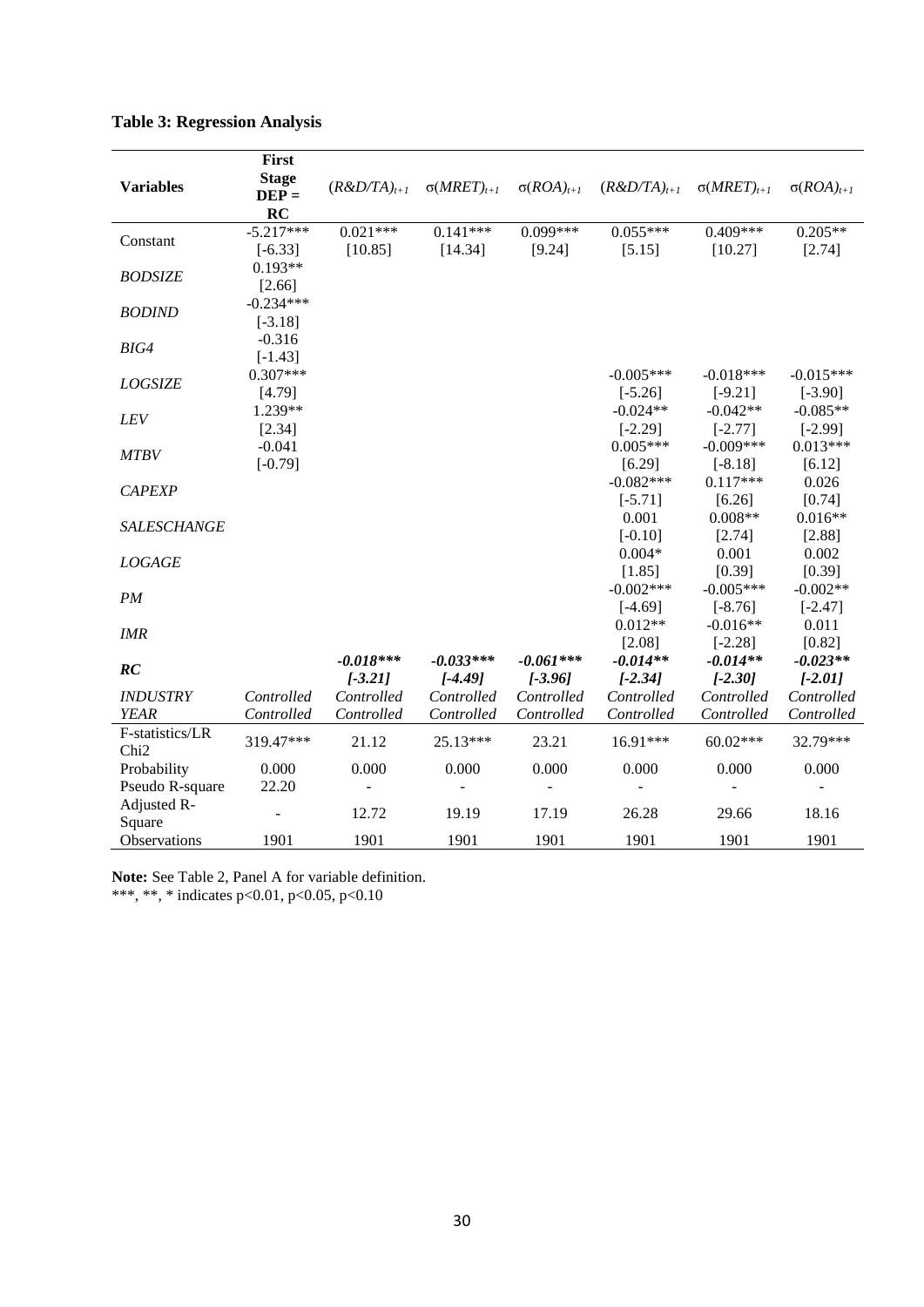|                          | $Dependent =$               | $Dependent =$               | <b>VIF</b> |
|--------------------------|-----------------------------|-----------------------------|------------|
| <b>Variables</b>         | <b>FVAL=TOBIN'S O</b>       | <b>FVAL=ROA</b>             |            |
|                          | Coefficients (t-statistics) | Coefficients (t-statistics) |            |
|                          | $0.771***$                  | $-0.881***$                 |            |
| Constant                 | [23.94]                     | [14.82]                     |            |
| <b>BODSIZE</b>           | $-0.015**$                  | $-0.037***$                 | 4.94       |
|                          | $[-2.31]$                   | $[-4.36]$                   |            |
| <b>BODIND</b>            | $0.009**$                   | 0.003                       | 4.52       |
|                          | [2.10]                      | [0.75]                      |            |
| BIG4                     | $0.067***$                  | $-0.034$                    | 1.28       |
|                          | [6.18]                      | $[-0.98]$                   |            |
| <b>LOGSIZE</b>           | $0.009***$                  | $0.101***$                  | 1.05       |
|                          | [4.72]                      | [12.21]                     |            |
| <b>LEV</b>               | $0.179***$                  | $0.124*$                    | 1.17       |
|                          | [6.01]                      | [1.90]                      |            |
| <b>MTBV</b>              | $-0.005**$                  | $0.014**$                   | 1.24       |
|                          | $[-2.11]$                   | [2.45]                      |            |
| <b>CAPEXP</b>            | $0.005**$                   | $-0.060$                    | 1.61       |
|                          | [2.19]                      | $[-0.75]$                   |            |
| SALESCHANGE              | $0.015**$                   | $0.292**$                   | 1.08       |
|                          | [2.22]                      | [2.24]                      |            |
| <b>LOGAGE</b>            | 0.001                       | $-0.055***$                 | 1.03       |
|                          | [0.12]                      | $[-4.32]$                   |            |
| RC                       | $0.101***$                  | $0.034***$                  | 1.01       |
|                          | [7.54]                      | [3.94]                      |            |
| <b>INDUSTRY</b>          | Controlled                  | Controlled                  |            |
| <b>YEAR</b>              | Controlled                  | Controlled                  |            |
| F-statistics/LR Chi2     | 23.53                       | 38.18                       |            |
| Probability              | 0.000                       | 0.000                       |            |
| Pseudo R-square          |                             |                             |            |
| <b>Adjusted R-Square</b> | 12.67                       | 17.94                       |            |
| Observations             | 1901                        | 1901                        |            |

## **Table 4: Regression Analysis**

**Note:** See Table 2, Panel A for variable definition.

\*\*\*, \*\*, \* indicates p<0.01, p<0.05, p<0.10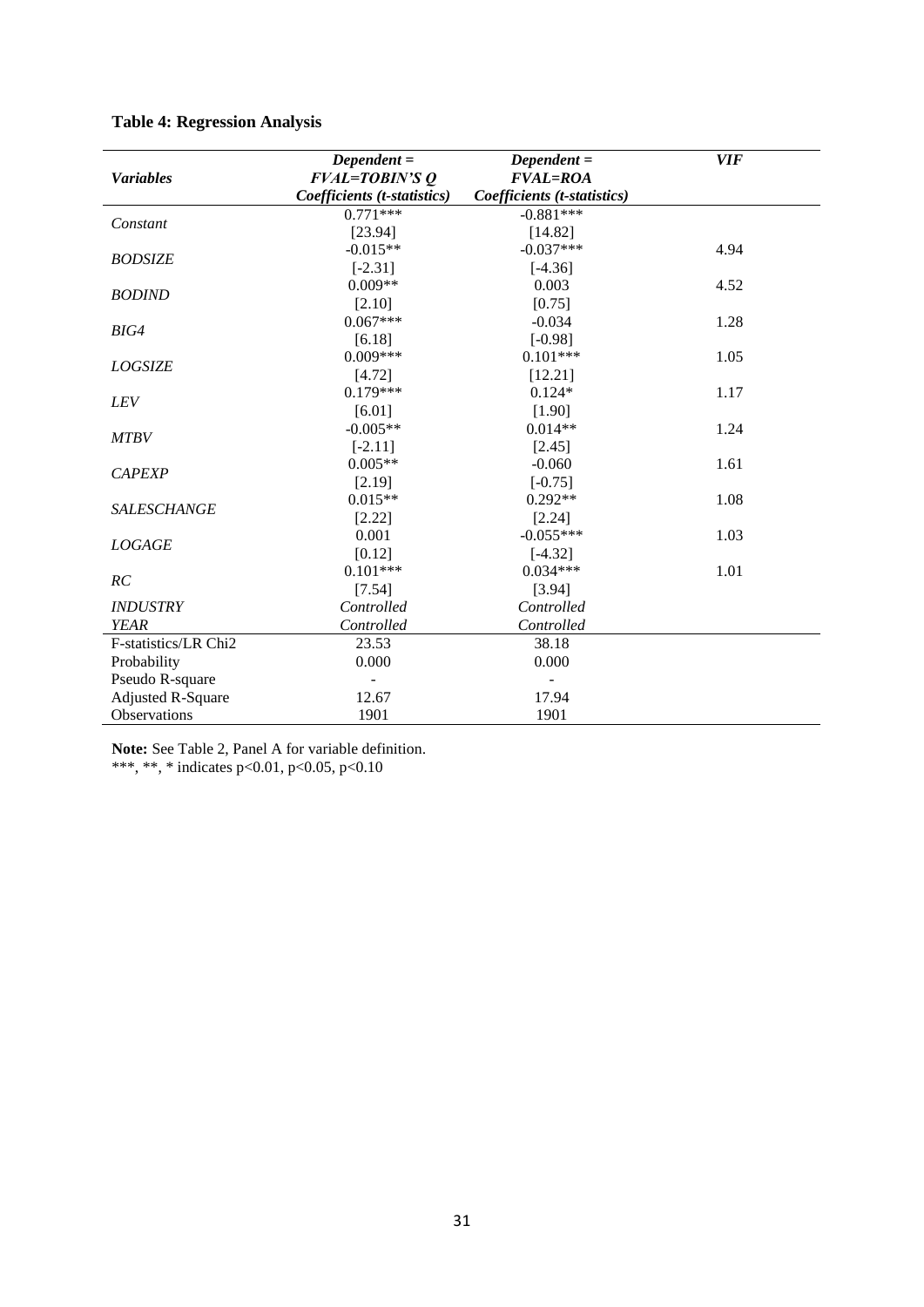| Variables          | $(R&D/TA)_{t+1}$ | $\sigma(MRET)_{t+1}$ | $\sigma (ROA)_{t+1}$ | $Dep = FVAL$<br>TOBIN'S Q | $Dep = FVAL$<br>ROA |
|--------------------|------------------|----------------------|----------------------|---------------------------|---------------------|
|                    |                  |                      |                      |                           |                     |
| Constant           | $0.014*$         | $0.25***$            | $0.246***$           | $0.745***$                | $0.881***$          |
|                    | [1.81]           | [6.32]               | [3.27]               | [20.98]                   | [4.82]              |
| RC                 | $-0.009***$      | $-0.044***$          | $-0.197***$          | $0.091***$                | $0.032*$            |
|                    | $[-3.58]$        | $[-3.91]$            | $[-5.22]$            | [7.37]                    | [1.79]              |
| <b>LOGSIZE</b>     | $-0.001$         | $-0.008$ ***         | $-0.014***$          | $0.007**$                 | $0.101***$          |
|                    | $[-1.08]$        | $[-3.45]$            | $[-2.99]$            | [2.42]                    | [16.61]             |
| LEV                | $-0.013**$       | $-0.048*$            | $-0.067*$            | $0.185***$                | $0.109**$           |
|                    | $[-2.43]$        | $[-1.86]$            | $[-1.73]$            | [6.25]                    | [2.45]              |
| <b>MTBV</b>        | $0.001**$        | $-0.010***$          | $0.019***$           | $-0.003$                  | $0.012**$           |
|                    | [2.38]           | $[-3.86]$            | [3.69]               | $[-1.51]$                 | [2.53]              |
| <b>CAPEX</b>       | $-0.014*$        | $0.253***$           | $-0.085$             | $0.163***$                | $-0.061*$           |
|                    | $[-1.74]$        | [6.55]               | $[-1.23]$            | [3.90]                    | $[-1.71]$           |
| <b>SALESCHANGE</b> | 0.001            | $-0.007$             | $0.026*$             | 0.010                     | $0.029**$           |
|                    | [0.98]           | $[-1.10]$            | [1.87]               | [1.43]                    | [2.24]              |
| <b>LOGAGE</b>      | 0.001            | $-0.004$             | $0.034**$            | $-0.001$                  | $-0.055***$         |
|                    | [0.11]           | $[-0.55]$            | [2.62]               | $[-0.12]$                 | $[-4.41]$           |
| PM                 | 0.002            | $-0.007***$          | $-0.013***$          |                           |                     |
|                    | [0.64]           | $[-4.95]$            | $[-4.92]$            |                           |                     |
| <b>BODSIZE</b>     |                  |                      |                      | $-0.011**$                | $-0.037***$         |
|                    |                  |                      |                      | $[-2.45]$                 | $[-3.99]$           |
| <b>BODIND</b>      |                  |                      |                      | $0.009**$                 | 0.002               |
|                    |                  |                      |                      | [2.03]                    | [0.75]              |
| BIG4               |                  |                      |                      | $-0.058***$               | $-0.025$            |
|                    |                  |                      |                      | $[-5.46]$                 | $[-.1.21]$          |
| <b>INDUSTRY</b>    | Controlled       | Controlled           | Controlled           | Controlled                | Controlled          |
| <b>YEAR</b>        | Controlled       | Controlled           | Controlled           | Controlled                | Controlled          |
|                    |                  |                      |                      |                           |                     |
| F-statistics       | 5.20***          | 8.55***              | $6.17***$            | 24.73***                  | 38.08***            |
| Adj R-squared      | 0.06             | 0.36                 | 0.29                 | 0.18                      | 0.21                |
| N                  | 482              | 482                  | 482                  | 482                       | 482                 |

**Table 5: Propensity Score Match Results**

**Note:** See Table 2, Panel A for variable definition. \*\*\*, \*\*, \* indicates p<0.01, p<0.05, p<0.10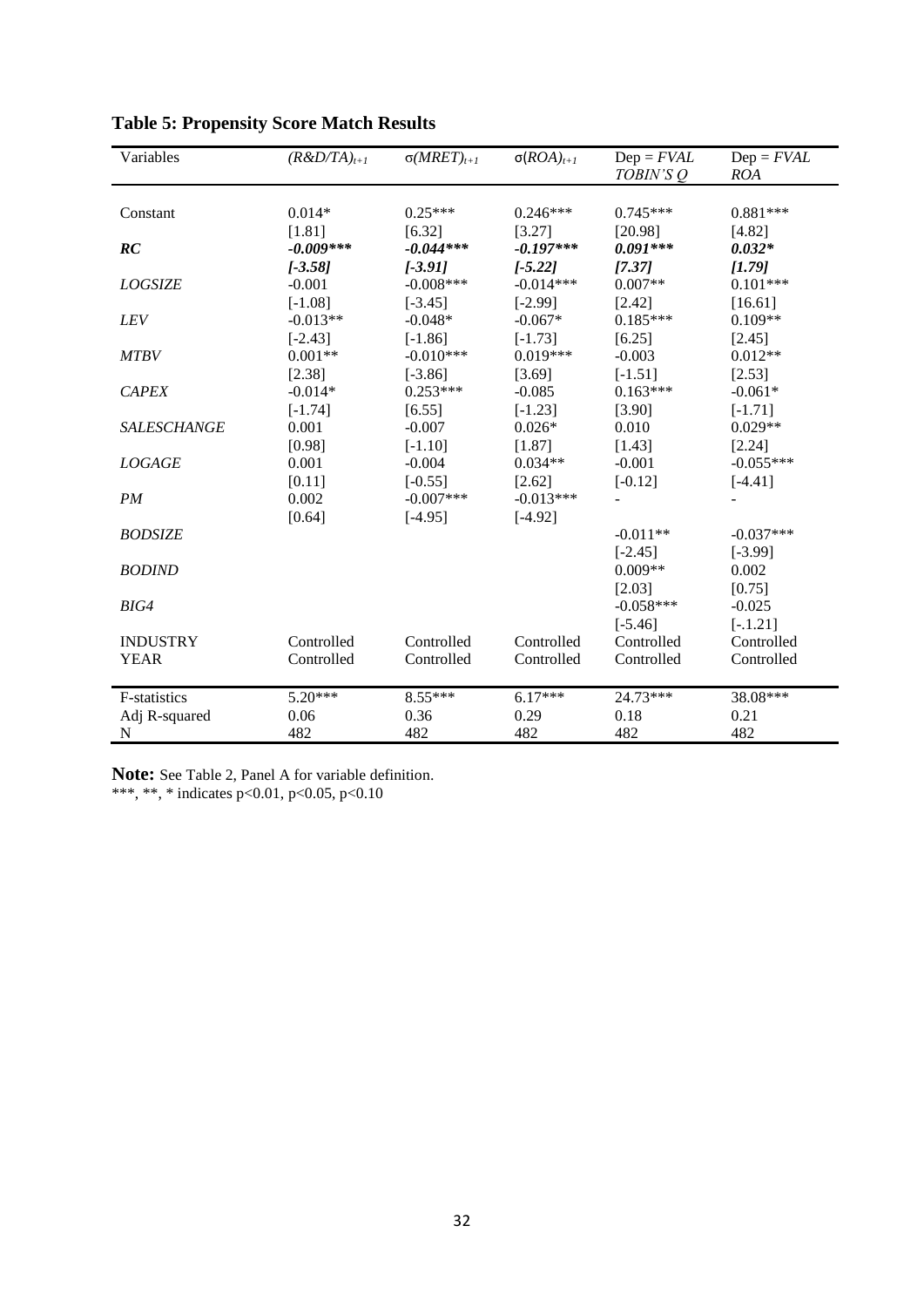|                                | % of RC independence                  | Missing R&D               |                           |                          |                              |                          |
|--------------------------------|---------------------------------------|---------------------------|---------------------------|--------------------------|------------------------------|--------------------------|
| Variables                      | $(R&D/TA)_{t+1}$ $\sigma(MRET)_{t+1}$ |                           | $\sigma(ROA)_{t+1}$       | $(R&D/TA)_{t+1}$         | Dep. variable<br>$=TOBIN'SO$ | Dep. variable $=$ ROA    |
| Constant                       | $0.005***$<br>[5.03]                  | $0.321***$<br>[4.68]      | $0.351***$<br>[12.66]     | $0.128***$<br>[3.27]     | $0.705***$<br>[6.01]         | $0.841***$<br>[5.12]     |
| RC                             |                                       |                           |                           | $-0.069**$<br>$[-2.11]$  | $0.027*$<br>[1.79]           | $0.031**$<br>[2.29]      |
| %RC_independence               | $-0.003*$<br>$[-1.71]$                | $-0.019**$<br>$[-2.04]$   | $-0.057**$<br>$[-2.74]$   |                          |                              |                          |
| <b>LOGSIZE</b>                 | $-0.004***$<br>$[-5.85]$              | $-0.016***$<br>$[-6.87]$  | $-0.025***$<br>$[-11.36]$ | $-0.011***$<br>$[-3.39]$ | $0.017***$<br>[3.98]         | $0.028***$<br>[3.85]     |
| LEV                            | $-0.023**$<br>$[-2.27]$               | $-0.027**$<br>$[-2.05]$   | $-0.124***$<br>$[-4.42]$  | $-0.101**$<br>$[-2.05]$  | 0.095<br>[1.37]              | 0.109<br>[1.21]          |
| <b>MTBV</b>                    | $0.006***$<br>[6.98]                  | $-0.009***$<br>$[-7.99]$  | $0.011***$<br>[4.61]      | $0.009**$<br>[2.87]      | 0.003<br>[0.75]              | 0.002<br>[0.97]          |
| <b>CAPEX</b>                   | $-0.104***$<br>$[-7.40]$              | $0.094***$<br>[5.16]      | $-0.076*$<br>$[-1.91]$    | $-0.234***$<br>[3.87]    | $-0.051$<br>$[-1.46]$        | $-0.037$<br>$[-1.11]$    |
| SALESCHANGE                    | 0.001<br>[0.09]                       | $0.009***$<br>[3.30]      | $0.027***$<br>[4.38]      | $0.029**$<br>[2.21]      | $0.016*$<br>[1.86]           | 0.015<br>[1.36]          |
| LOGAGE                         | $0.004**$<br>[2.04]                   | 0.003<br>[0.85]           | $0.015**$<br>[2.37]       | $0.019**$<br>[2.03]      | $0.032**$<br>[2.00]          | $0.038**$<br>[2.17]      |
| PM                             | $-0.004***$<br>$[-5.03]$              | $-0.006***$<br>$[-12.52]$ | $-0.006***$<br>$[-6.25]$  | $-0.012***$<br>$[-8.21]$ |                              |                          |
| <b>BODSIZE</b>                 |                                       |                           |                           |                          | $-0.015*$<br>$[-1.75]$       | $-0.021*$<br>$[-1.69]$   |
| <b>BODIND</b>                  |                                       |                           |                           |                          | $0.008*$<br>[1.81]           | $0.003*$<br>[1.71]       |
| BIG4                           |                                       |                           |                           |                          | $-0.066***$<br>$[-3.99]$     | $-0.061***$<br>[4.21]    |
| <b>INDUSTRY</b><br><b>YEAR</b> | Controlled<br>Controlled              | Controlled<br>Controlled  | Controlled<br>Controlled  | Controlled<br>Controlled | Controlled<br>Controlled     | Controlled<br>Controlled |
| F-statistics                   | 42.10***                              | 95.05***                  | 52.03***                  | 28.96***                 | 12.67***                     | 13.24***                 |
| Adj R-squared                  | 13.85%                                | 28.55%                    | 17.83%                    | 43.19%                   | 13.47%                       | 16.24%                   |
| $\mathbf N$                    | 1901                                  | 1901                      | 1901                      | 348                      | 348                          | 348                      |

# **Table 6: Robustness test results (additional test b & c)**

**Note:** See Table 2, Panel A for variable definition.

\*\*\*, \*\*, \* indicates p<0.01, p<0.05, p<0.10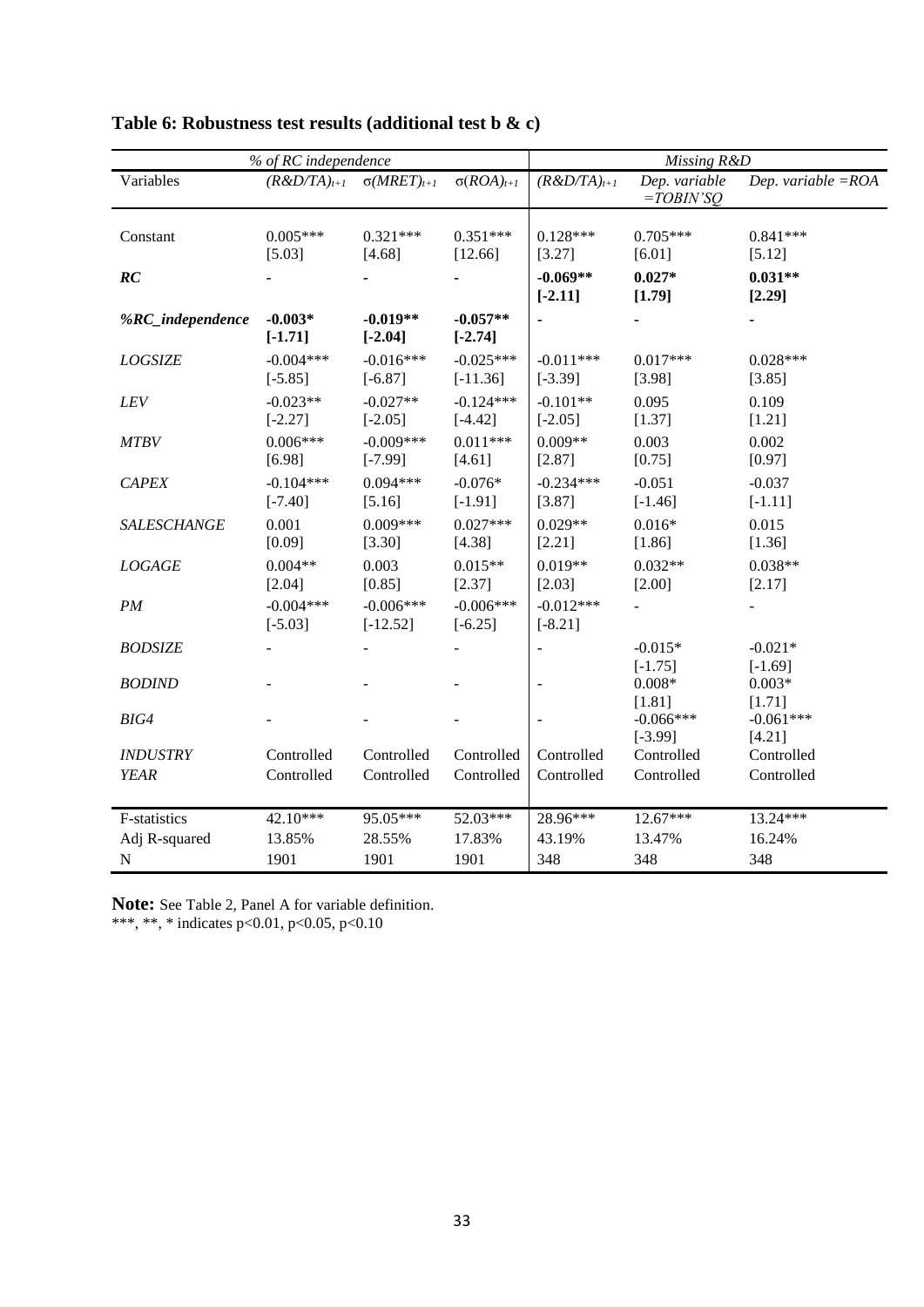|                        | $FIRMSIZE > Median=1, Otherwise 0$ |                      |                      | $RC = 1 \& NO\_RC = 0$ |                      |                      |  |
|------------------------|------------------------------------|----------------------|----------------------|------------------------|----------------------|----------------------|--|
| Variables              | $(R&D/TA)_{t+1}$                   | $\sigma(MRET)_{t+1}$ | $\sigma (ROA)_{t+1}$ | $(R&D/TA)_{t+1}$       | $\sigma(MRET)_{t+1}$ | $\sigma (ROA)_{t+1}$ |  |
|                        |                                    |                      |                      |                        |                      |                      |  |
| Constant               | $0.054***$                         | $0.321***$           | $0.223***$           | $0.039***$             | $0.451***$           | $0.241***$           |  |
|                        | [3.72]                             | [5.72]               | [6.48]               | [3.32]                 | [9.79]               | [5.52]               |  |
| RC                     | $-0.008**$                         | $-0.013*$            | $-0.029$             | $-0.007***$            | $-0.018***$          | $-0.031**$           |  |
|                        | $[-1.99]$                          | $[-1.79]$            | $[-3.77]$            | $[-2.91]$              | $[-3.52]$            | $[-2.10]$            |  |
| <b>LOGSIZE</b>         | $-0.004***$                        | $-0.014***$          | $-0.023***$          | $-0.002**$             | $-0.012***$          | $-0.037***$          |  |
|                        | $[-5.35]$                          | $[-11.97]$           | $[-7.60]$            | $[-2.51]$              | $[-8.95]$            | $[-13.71]$           |  |
| <b>LEV</b>             | $-0.027***$                        | $-0.027**$           | $-0.110***$          | $-0.006*$              | $-0.017$             | $-0.025$             |  |
|                        | $[-3.09]$                          | $[-2.16]$            | $[-5.29]$            | $[-1.78]$              | $[-0.74]$            | $[-0.70]$            |  |
| <b>MTBV</b>            | $0.005***$                         | $-0.011***$          | $0.009***$           | $0.005***$             | $-0.008***$          | $0.030**$            |  |
|                        | [6.92]                             | $[-9.65]$            | [5.40]               | [5.95]                 | $[-7.62]$            | [10.59]              |  |
| <b>CAPEX</b>           | $-0.093***$                        | $0.111***$           | $-0.041$             | $-0.083***$            | $-0.033**$           | $-0.131***$          |  |
|                        | $[-7.40]$                          | [6.45]               | $[-1.38]$            | $[-9.40]$              | $[-2.30]$            | $[-3.51]$            |  |
| <b>SALESCHANGE</b>     | 0.002                              | $0.009***$           | $0.025***$           | $-0.001$               | $0.009***$           | $0.027***$           |  |
|                        | [0.70]                             | [3.40]               | [5.44]               | $[-0.81]$              | [4.29]               | [4.62]               |  |
| <b>LOGAGE</b>          | 0.002                              | $-0.001$             | 0.002                | $-0.005**$             | $0.008**$            | $-0.011$             |  |
|                        | [0.82]                             | $[-0.92]$            | [0.40]               | $[-2.83]$              | [2.50]               | $[-1.37]$            |  |
| PM                     | $-0.003***$                        | $-0.005***$          | $-0.006***$          | $-0.002**$             | $-0.003***$          | $-0.006***$          |  |
|                        | $[-8.88]$                          | $[-12.11]$           | $[-7.99]$            | $[-2.07]$              | $[-10.45]$           | $[-6.53]$            |  |
|                        |                                    |                      |                      |                        |                      |                      |  |
| <i><b>INDUSTRY</b></i> | Controlled                         | Controlled           | Controlled           | Controlled             | Controlled           | Controlled           |  |
| YEAR                   | Controlled                         | Controlled           | Controlled           | Controlled             | Controlled           | Controlled           |  |
| F-statistics           | 13.68***                           | 35.35***             | $17.63***$           | 10.88***               | 65.78***             | 27.54***             |  |
| Adj R-squared          | 16.35%                             | 36.29%               | 19.65%               | 10.82%                 | 37.48%               | 13.65%               |  |
| N                      | 1901                               | 1901                 | 1901                 | 482                    | 482                  | 482                  |  |

**Table 7: Robustness test results (additional test d & e)**

Note: See Table 2, Panel A for variable definition. \*\*\*, \*\*, \* indicates p<0.01, p<0.05, p<0.10